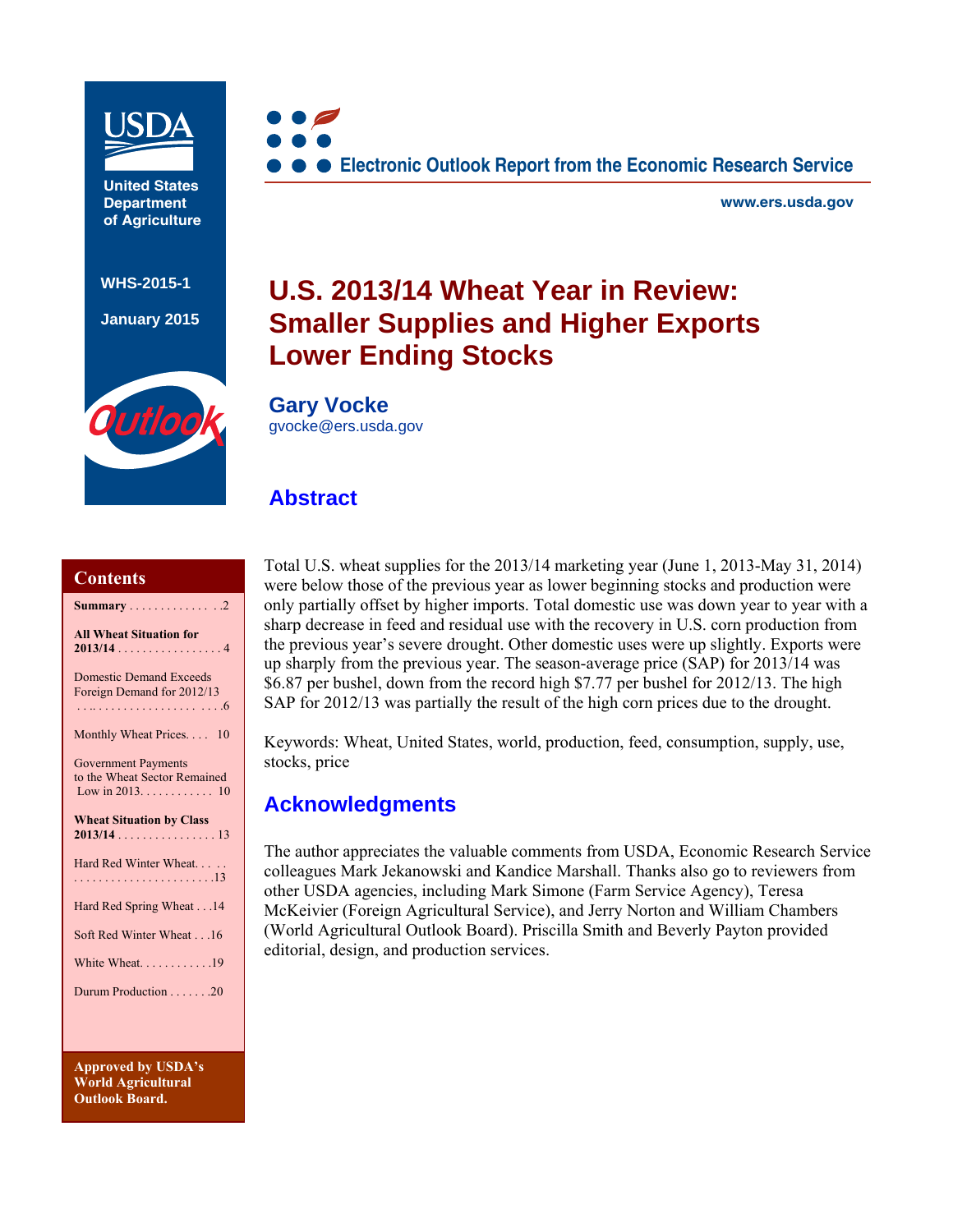# **Summary**

The Economic Research Service's wheat situation and outlook program publishes 12 monthly reports each year detailing the factors underlying the month-to-month changes in the U.S. Department of Agriculture's wheat supply and demand projections as published in the *World Agricultural Supply and Demand Estimates (WASDE)*. This report provides an annual year-in-review discussion of the 2013/14 domestic marketing year (June 1, 2013-May 31, 2014), covering supply, utilization, ending stocks, and prices.

A defining feature of the 2013/14 U.S. wheat marketing year was the striking impact of regional weather conditions on by-class production and supplies. Hard red winter (HRW) seedings were reduced compared to the previous year due to drought in the Southern and Central Plains at planting time. HRW production was further reduced as continued dry conditions and spring freeze damage resulted in low yields and a high rate of abandonment particularly in the western parts of this region. In contrast, favorable weather at seeding time led to increased soft red winter (SRW) planted area. Continued favorable weather through the growing season resulted in high SRW yields.

Spring wheat production was lower than the previous year as a late spring and excessive moisture in the Northern Plains significantly delayed spring wheat planting, and resulted in substantial prevented plantings. The loss of planted area in the Northern Plains was partially offset by higher yields resulting from favorable weather during the growing season. Production of hard red spring (HRS) and durum were both down year to year. Durum production was especially affected—down 30 percent year to year.

Another feature of the 2013/14 U.S. wheat marketing year was the sharply reduced feeding of wheat with the recovery of U.S. corn production from the previous year's severe drought. The recovery of U.S. corn production and subsequent year to year corn price decline contributed to lower wheat prices in the 2013/14 marketing year.

**Supplies.** Total U.S. supplies for 2013/14, at 3,021 million bushels, were down 97 million bushels from the previous year as lower beginning stocks and production were only partially offset by higher imports. Beginning stocks for 2013/14 were 718 million bushels, 25 million bushels less than in 2012/13.

All-wheat production was estimated at 2,135 million bushels for 2013, down 117 million bushels from 2012. All-wheat harvested area for 2013 was 45.3 million acres, down 3.5 million acres from the previous year. The U.S. all-wheat yield was 47.1 bushels per acre, exceeding the previous record of 46.2 bushels for 2012.

**Utilization.** Domestic use of wheat in 2013/14 was down year-to-year by 132 million bushels to 1,256 million bushels due to sharply lower feed and residual use as U.S. corn production recovered from the previous year's drought. Feed and residual use was down 142 million bushels from the previous marketing year to 228 million bushels. Other domestic uses were up slightly. Increased flour use due to population growth and a slight increase in per capita use was were partially offset by continued high extraction rates—the amount of flour produced from a given quantity of wheat—resulting in a small increase in bushels of wheat milled compared with the year before. Seed use was also up slightly. U.S. exports for

> *Wheat Year in Review (Domestic)/*WHS-2014/January 2015 Economic Research Service, USDA

2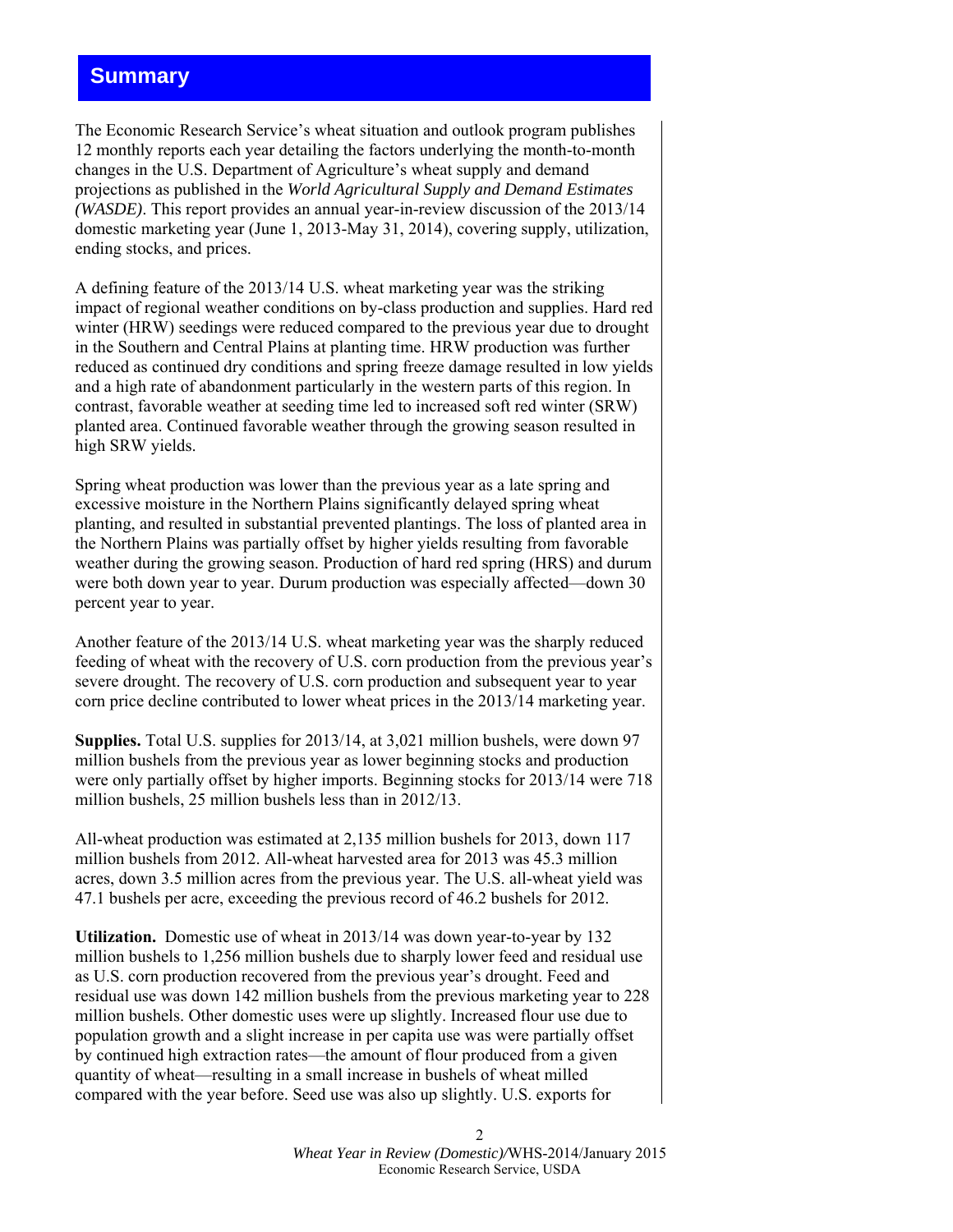2013/14 were up 164 million bushels from 2012/13 to 1,176 million bushels as markets expanded for U.S. wheat.

**Ending stocks.** Total U.S. ending stocks for 2013/14, at 590 million bushels, were down 128 million bushels from those of 2012/13. Though U.S. ending stocks have dropped each year since 2009/10's 976 million bushels, 2013/14 stocks are still 284 million bushels above the ending stocks for 2007/08, which were the lowest since the late 1940s.

**Price.** The season-average price (SAP) for 2013/14 was \$6.87 per bushel, down from the record high \$7.77 per bushel for 2012/13. The high SAP for 2012/13 was partially the result of the high corn prices due to the Midwest drought of 2012.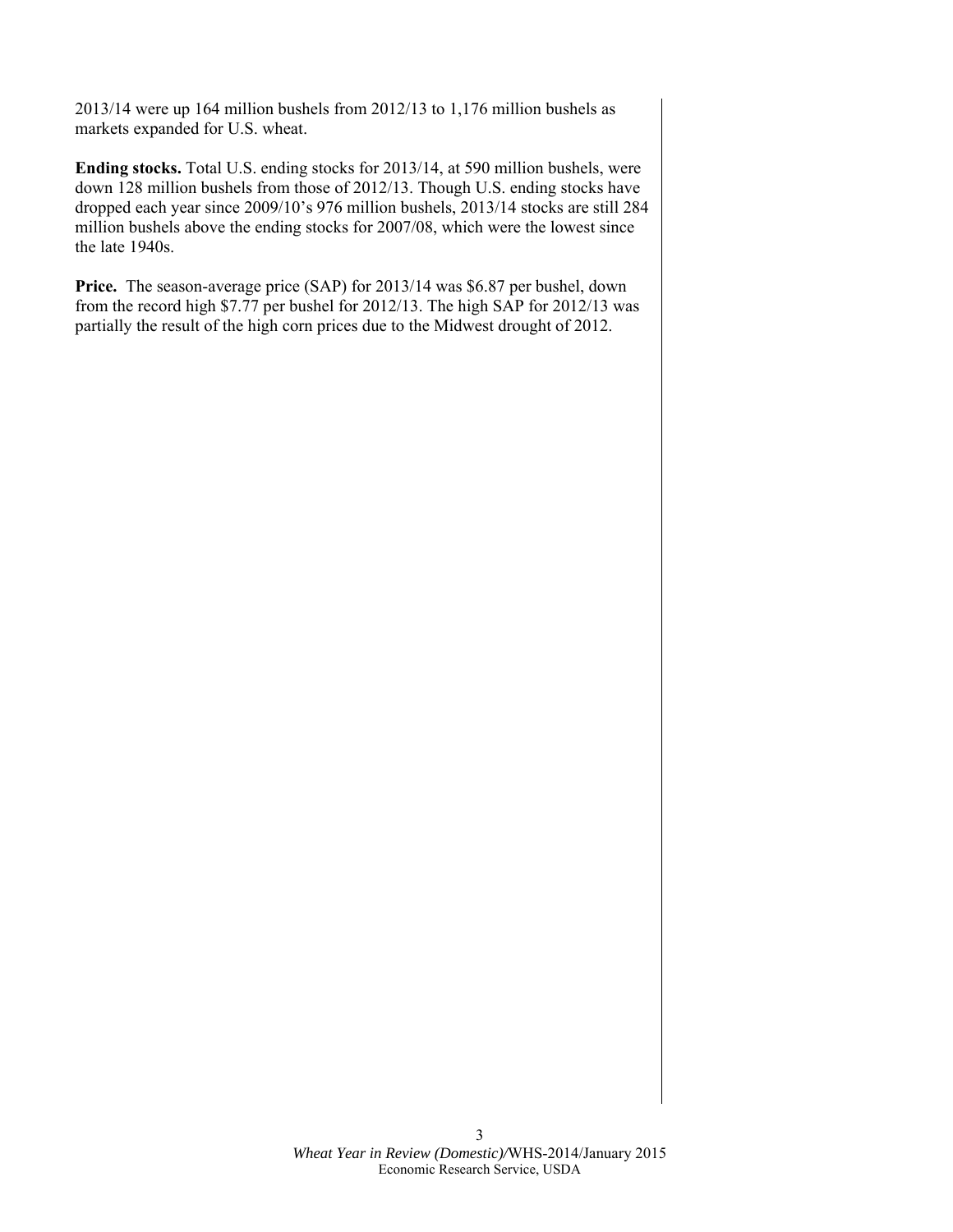# **2013/14 All-Wheat Situation**

#### *Global Wheat Production*

Global wheat production was at a record level with favorable weather in many wheat-growing countries. The high world wheat prices and favorable weather resulted in record global production. World production increased 56 million metric tons (mmt) from 2012/13 to a record 714 mmt in 2013/14. This sharp increase was the result of large year-to-year increases in many countries.

#### *U.S. Supplies for 2013/14*

Total U.S. supplies for 2013/14, at 3,021 million bushels, were down 97 million bushels from the previous year (table 1). Lower production and beginning stocks were only partially offset by higher imports.

**Beginning Stocks.** Beginning stocks for 2013/14 were 718 million bushels and were down 25 million from 2012/13.

**Imports.** Imports for 2013/14, at 169 million bushels, were up 46 million bushels from 2012/13.

**Production.** All-wheat production was estimated at 2,135 million bushels for 2013, down 117 million bushels from 2012. All-wheat harvested area for 2013 was 45.3 million acres, down 3.5 million acres from the previous year. The U.S. all-wheat yield was a record 47.1 bushels per acre, exceeding the record previous record of 46.2 bushels for 2012.

U.S. planted area for 2013/14, at 56.2 million acres, was up 0.9 million acres from the 2012 acreage of 55.3 million. Winter seedings were up year to year while spring seedings were down year-to-year. The increased winter wheat seedings occurred because higher SRW seedings and white winter seedings more than offset smaller HRW seedings. Drought in the Southern and Central Plains was part of the reason for reduced HRW seedings. SRW seedings were up year to year because of an earlier row crop harvest compared to the previous year. HRS and durum seedings were both down from the previous year as excessive moisture and cool temperatures in the Northern Plains resulted in substantial prevented plantings.

Though wheat seeded area has (all classes, combined) increased 3 years in a row, this does not reverse the 30-year downward trend for wheat area in the United States. In 1981 and 1982, wheat planted area was 88.3 million acres and 86.2 million acres, respectively (fig. 1). With the enhanced planting flexibility in the 1996 and succeeding Farm Acts, relatively low returns led to the substitution of competing crops for wheat, particularly on the Plains. For information about the long-term forces behind this large decline in wheat area in the United States, follow the link in the box, "USDA Wheat Baseline, 2013-22."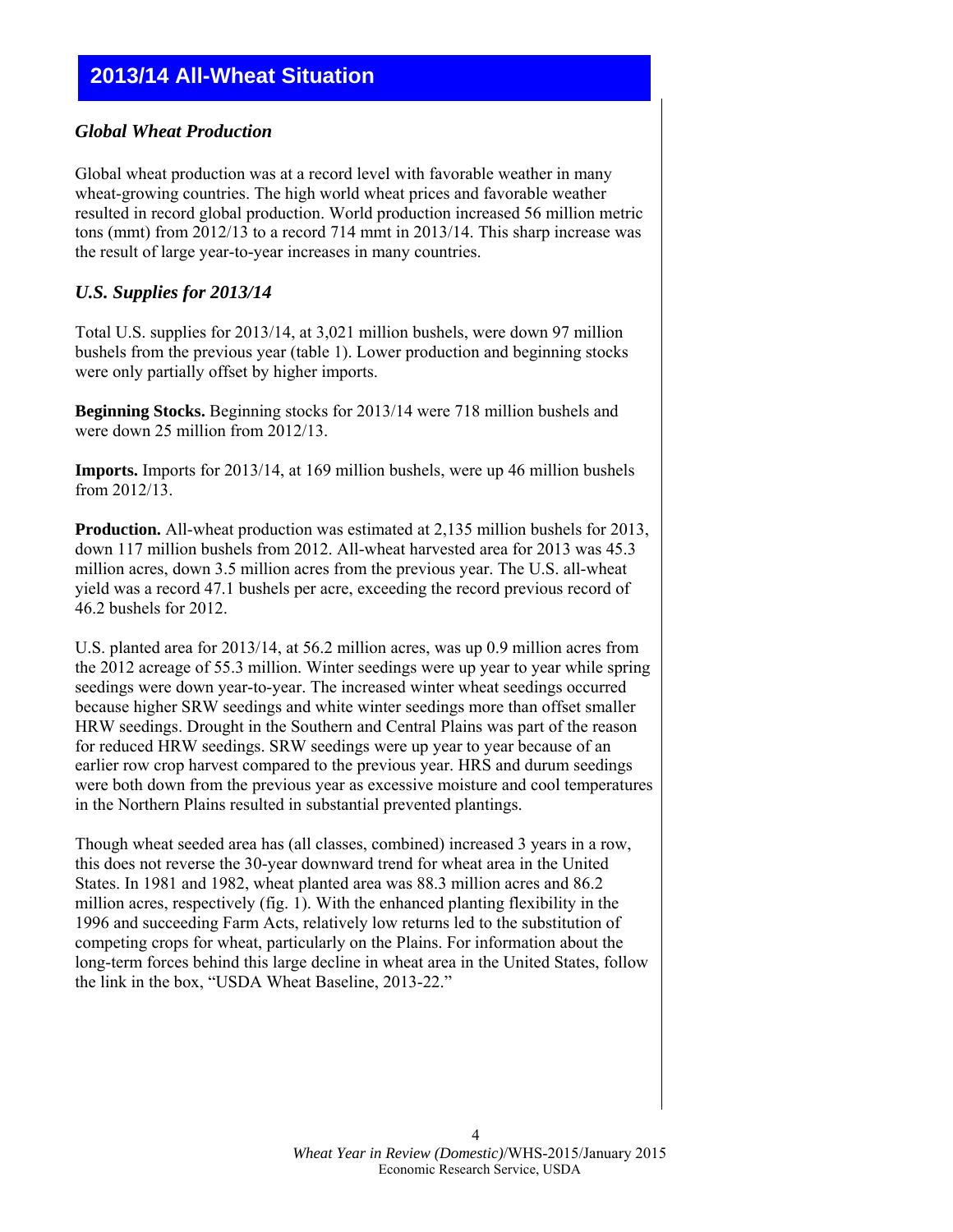# **USDA Wheat Baseline, 2013-22**

Each year, USDA updates its 10-year projections of supply and utilization for major field crops grown in the United States, including wheat (see Overview of the USDA Baseline Process for more information). One key use of the projections is as a "baseline" from which to analyze the impacts of potential policy changes affecting U.S. agriculture.

This discussion summarizes analysis underlying the wheat projections for 2013-22. Details about projections for the U.S. macroeconomy, other U.S. crops, U.S. livestock, farm income and food prices, and U.S. and global agricultural trade, which are critical components of this analysis, can be found in the Agricultural Baseline Projections topic page.

The U.S. wheat sector faces many long-term challenges:

- The long-term projections point to smaller U.S. wheat planted area, a continuation of a long-term trend as profitability relative to other crops—particularly corn and soybeans—has declined.
- The sharp decline in domestic food use of wheat since 2000 arising from changing consumer preferences—appears to have ended. Future growth is likely to correspond with population growth.
- Internationally, in addition to traditional global competitors (Canada, Argentina, Australia, and the European Union), Ukraine and Russia have emerged as new competitors with the United States in foreign markets in years when their production is high. The overall result in the projections is a smaller U.S. share of an expanding world wheat trade market.

For more information on USDA's 10-year baseline projections for wheat, see http://www.ers.usda.gov/topics/farm-economy/agricultural-baselineprojections.aspx

U.S. all-wheat harvested area for 2013 decreased year to year despite an increase in planted area. The decrease in the all-wheat harvested area was mostly due to reduced seeding of hard red winter (HRW) and hard red spring (HRS), the former due to abandonment and the latter due to prevented plantings because of excessive moisture during spring seeding time. These acreage losses were partially offset by a 1.9 million acre increase of soft red winter (SRW) planted area because of favorable weather at seeding time.

All-wheat harvested area was further reduced by a high rate of HRW abandonment due to dry weather and spring freeze damage. The abandonment rate (the proportion of planted acres not harvested due to damage) for the 2013 HRW crop was 31.9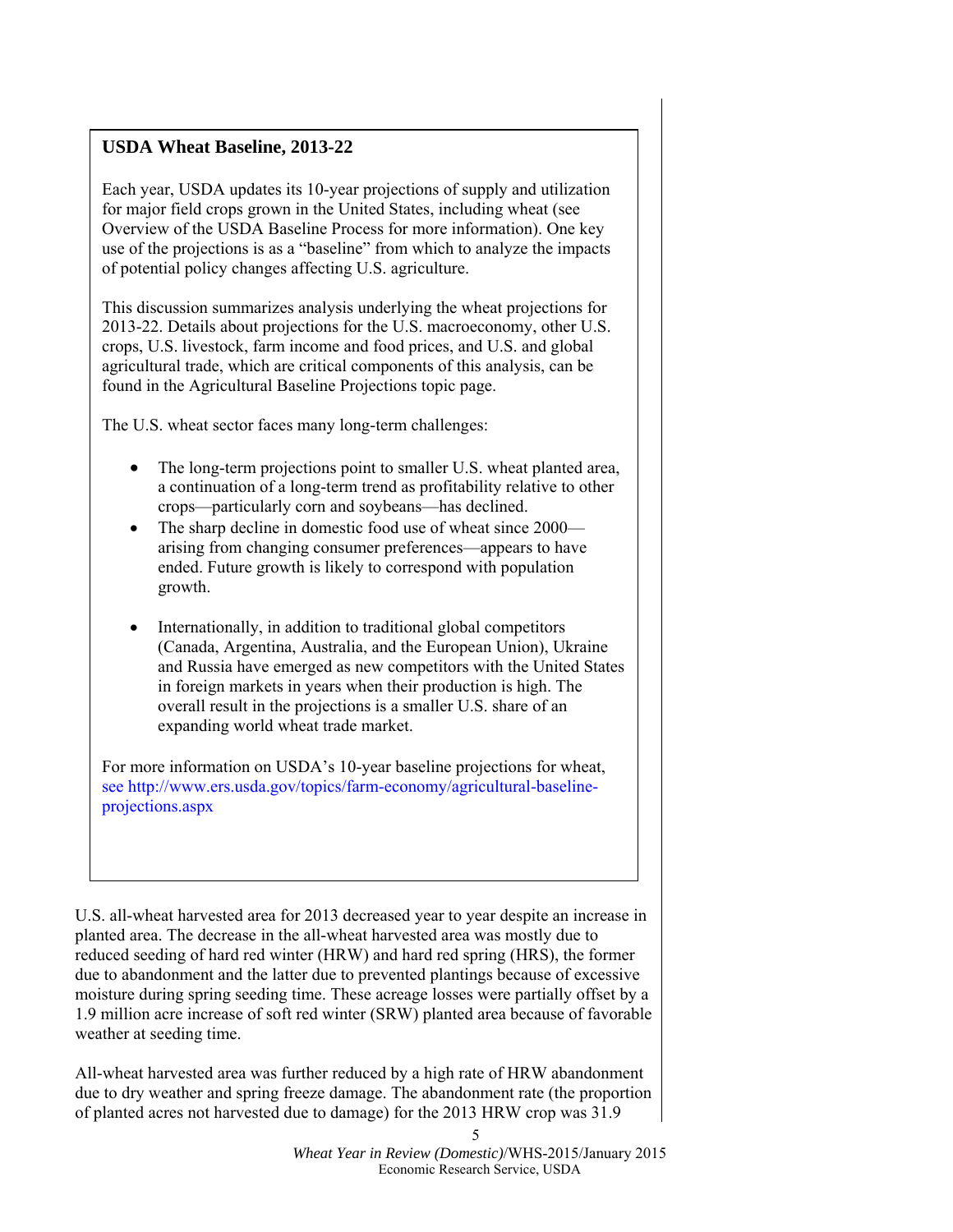percent compared with 17.4 percent in 2012. The abandonment rate for HRW is highly variable because of the frequent occurrence of drought in the Central and Southern Plains. In recent years it has ranged from a low of 15.8 percent in 2010 to as high as 33.7 percent in 2002.

The all-wheat yield for the 2013 crop was a record despite a 4.1-bushels-per-acre decrease in HRW yield from 2012 due to adverse weather conditions. Favorable growing conditions boosted the 2013 yield of durum, SRW, soft white spring (SWS), and HRS by 4.5 bushels, 3.4 bushels, 3.2 bushels, and 1.8 bushels, respectively. The SRW and HRS yields for 2013 were record highs.

All-wheat production for 2013 was down 117 million bushels from 2012. This decrease was primarily driven by year-to-year production decreases for HRW and HRS that exceeded the SRW production increase. For HRW, the reduced harvested area and lower yields drop output 253 million bushels from 2012. The reduced area for HRS more than offsets higher yields, so output is down 14 million bushels year to year. SRW's larger area and higher yield raises output 148 million bushels from 2012. All-white wheat production was up 12 million bushels from 2012, as larger area more than offset the impact of slightly lower yields.

# *Domestic Demand Continues To Exceed Foreign Demand for U.S. Wheat in 2013/14*

U.S. domestic use for 2013/14 decreased by 130 million bushels year to year to 1,256 million bushels, but was still 80 million bushels larger than exports. For comparison, exports exceeded domestic use in only 1 of the previous 5 marketing years, 2010/11. Total domestic use in 2013/14 was down year to year because of sharply reduced feed and residual use. U.S. exports, at 1,176 million bushels for 2013/14, were up from 2012/13 by 164 million bushels, mostly due to greatly expanded exports to China and Brazil.

**Feed and Residual Use.** Feed and residual use for 2013/14 was down 142 million bushels from 2012/13 to 228 million bushels. The sharp decrease in feed and residual use was the result of a recovery of U.S. corn production in 2013 from the severe drought in the United States that caused large corn production losses in 2012 in the U.S. Corn Belt States. The larger supplies of corn and the resulting lower prices reduced the financial incentives in 2013/14 to include wheat in livestock rations.

**Total Food Use.** Total domestic food use of wheat, at 951 million bushels, was up 6 million bushels from 2012/13. Increased flour use with a rising population and a slightly higher per capita flour use was partially offset by continued high extraction rates.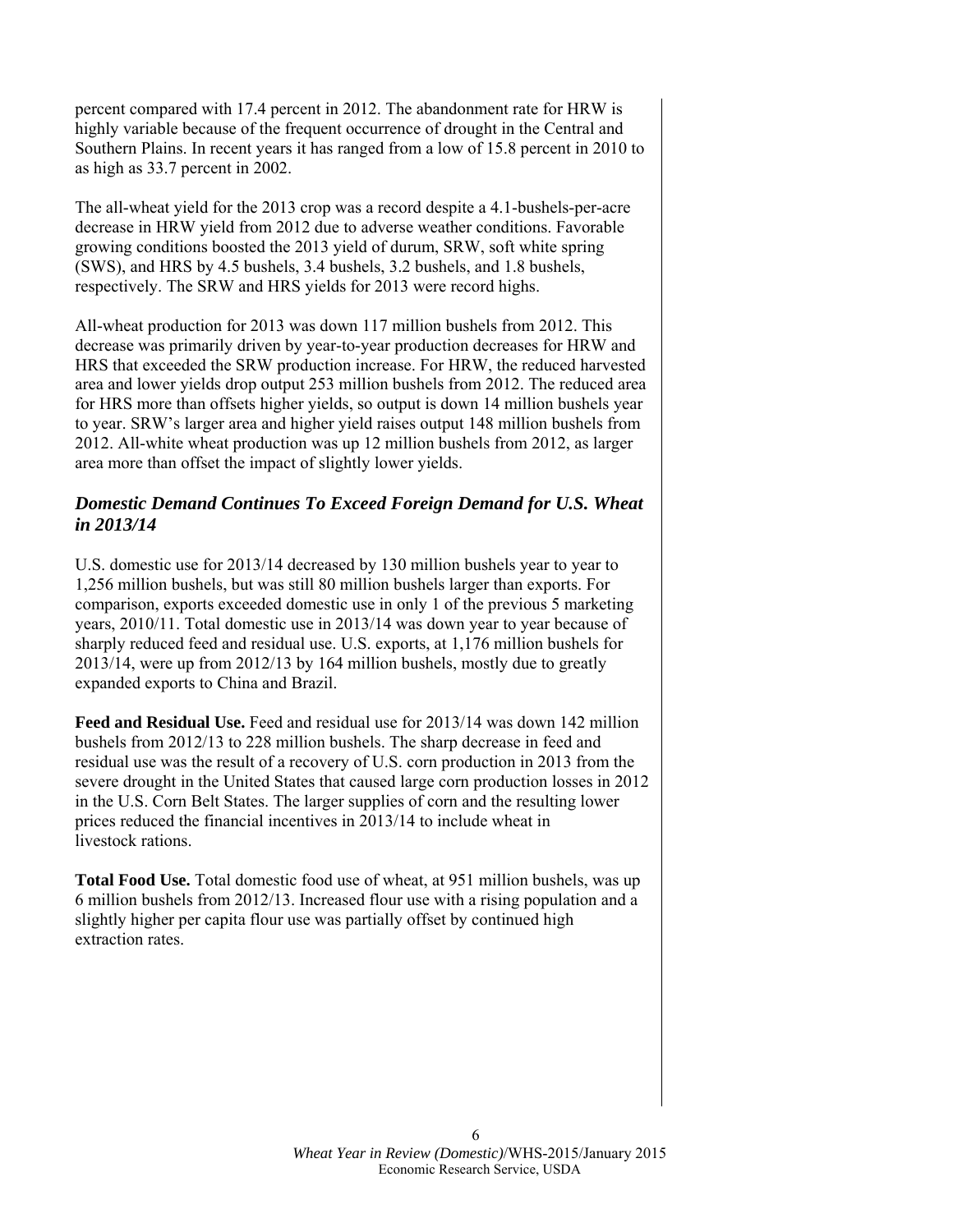| Table 1--Wheat: U.S. market year supply and disappearance |                    |         |         |         |         |         |         |          |
|-----------------------------------------------------------|--------------------|---------|---------|---------|---------|---------|---------|----------|
| Item and unit                                             |                    | 2007/08 | 2008/09 | 2009/10 | 2010/11 | 2011/12 | 2012/13 | 2013/14  |
| Area:                                                     |                    |         |         |         |         |         |         |          |
| Planted                                                   | Million acres      | 60.5    | 63.6    | 59      | 56.6    | 54.3    | 55.3    | 56.2     |
| Harvested                                                 | Million acres      | 51.0    | 56.0    | 49.8    | 46.9    | 45.7    | 48.8    | 45.3     |
| Yield                                                     | Bushels per acre   | 40.2    | 44.8    | 44.3    | 46.1    | 43.6    | 46.2    | 47.1     |
| Supply:                                                   |                    |         |         |         |         |         |         |          |
| Beginning stocks                                          | Million bushels    | 456     | 306     | 657     | 976     | 862     | 743     | 718      |
| Production                                                | Million bushels    | 2.051   | 2.512   | 2.209   | 2.163   | 1.993   | 2.252   | 2.135    |
| Imports 1/                                                | Million bushels    | 113     | 127     | 119     | 97      | 112     | 123     | 169      |
| <b>Total supply</b>                                       | Million bushels    | 2,620   | 2,945   | 2,984   | 3,236   | 2,968   | 3,118   | 3,021    |
| Disappearance:                                            |                    |         |         |         |         |         |         |          |
| Food use                                                  | Million bushels    | 948     | 927     | 919     | 926     | 941     | 945     | 951      |
| Seed use                                                  | Million bushels    | 88      | 78      | 68      | 71      | 76      | 73      | 77       |
| Feed and residual use                                     | Million bushels    | 16      | 268     | 142     | 85      | 157     | 370     | 228      |
| Total domestic use                                        | Million bushels    | 1.051   | 1.273   | 1,129   | 1.081   | 1.174   | 1.388   | 1,255    |
| Exports 1/                                                | Million bushels    | 1,263   | 1,015   | 879     | 1,291   | 1,051   | 1,012   | 1,176    |
| Total disapperance                                        | Million bushels    | 2,314   | 2.288   | 2.008   | 2.373   | 2.226   | 2.400   | 2,431    |
| <b>Ending stocks</b>                                      | Million bushels    | 306     | 657     | 976     | 862     | 743     | 718     | 590      |
| CCC inventory 2/                                          | Million bushels    | 0       | 0       | 0       | 0       | 0       | 0       | $\Omega$ |
| Stocks-to-use ratio, percent                              |                    | 13.2    | 28.9    | 48.4    | 35.7    | 33.2    | 29.9    | 24.3     |
| Loan rate                                                 | Dollars per bushel | 2.75    | 2.75    | 2.75    | 2.94    | 2.94    | 2.94    | 2.94     |
| Direct payment rate                                       | Dollars per bushel | 0.52    | 0.52    | 0.52    | 0.52    | 0.52    | 0.52    | 0.52     |
| Farm price 3/                                             | Dollars per bushel | 6.48    | 6.78    | 4.87    | 5.70    | 7.24    | 7.77    | 6.87     |

Totals may not add due to rounding.

1/ Includes flour and selected other products expressed in grain-equivalent bushels. 2/ Stocks ow ned by USDA's Commodity Credit Corporation (CCC). CCC-ow ned inventory held in the Bill Emerson Humanitarian Trust w as liquidated in 2007/2008 w hlen w orld w heat stocks fell to a 26 year low . 3/ U.S. season-average price based on monthly prices w eighted by monthly marketings.

Source: USDA, World Agricultural Outlook Board, *World Agricultural Supply and Demand Estimates* and supporting materials.

#### **U.S. wheat planted area, 1950-20131**  Figure 1

Million acres



Notes: 1Includes winter wheat area planted in the preceding fall. Source: USDA, National Agricultural Statistics Service, *Quick Stats*.

The 2013/14 flour extraction rate continued at a very high level by historical standards. High flour extraction rates mean that fewer bushels of wheat need to be milled to produce a given quantity of flour.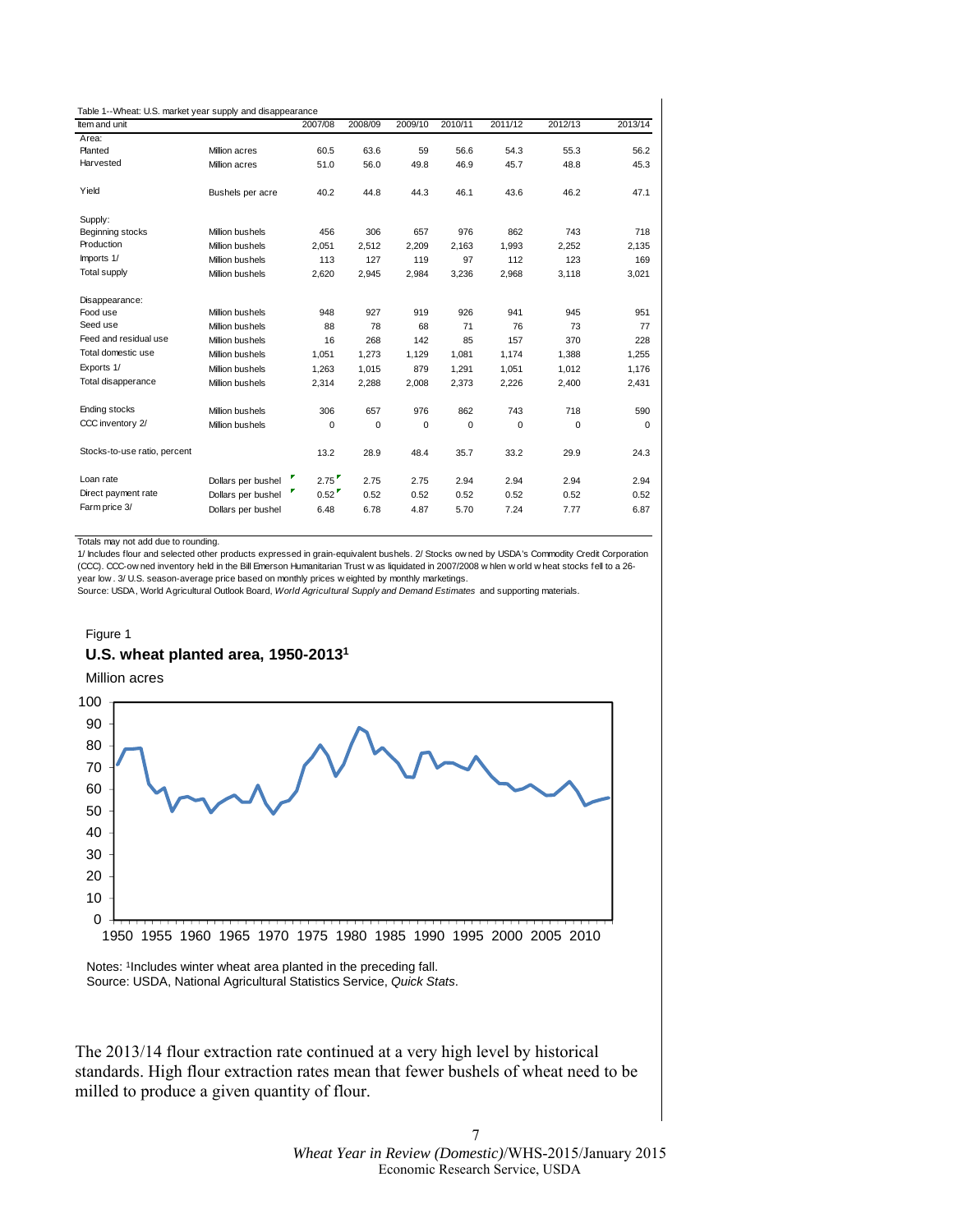The flour extraction rate varies partly with the plumpness of the grain kernels and partly with the diligence with which mills optimize flour extraction. Kernal plumpness is greater when the wheat crop is not stressed by moisture shortages or high temperatures during the grain-filling production stage. With very high wheat prices, there is a greater incentive for mill managers to frequently adjust their mills to maximize flour extraction.

**Per Capita Flour Use.** Per capita all-wheat flour use for 2013 is estimated at 134.7 pounds, up 0.3 pounds from the 2012 estimate but down 3.6 pounds from 2007, a recent peak. The 2013 per capita food use is down 11.6 pounds from the 2000 level when flour use started dropping sharply, apparently due to increased consumer interest in low-carbohydrate diets. Time series data of flour consumption can be found in table 29 at http://www.ers.usda.gov/data-products/wheat-data.aspx.

From the early 1970s until the late 1990s, U.S. wheat producers could count on rising per capita food use to expand the domestic market for their crop. The growth of the domestic market during this time period reflected changes that included the boom in away-from-home eating, the desire of consumers for greater variety and more convenience in food products, promotion of wheat flour and pasta products by industry organizations, and wider recognition of the health benefits of eating highfiber, grain-based foods.

#### Figure 2 **U.S. per capita wheat flour use, 1964 to 2013**

Pounds/person

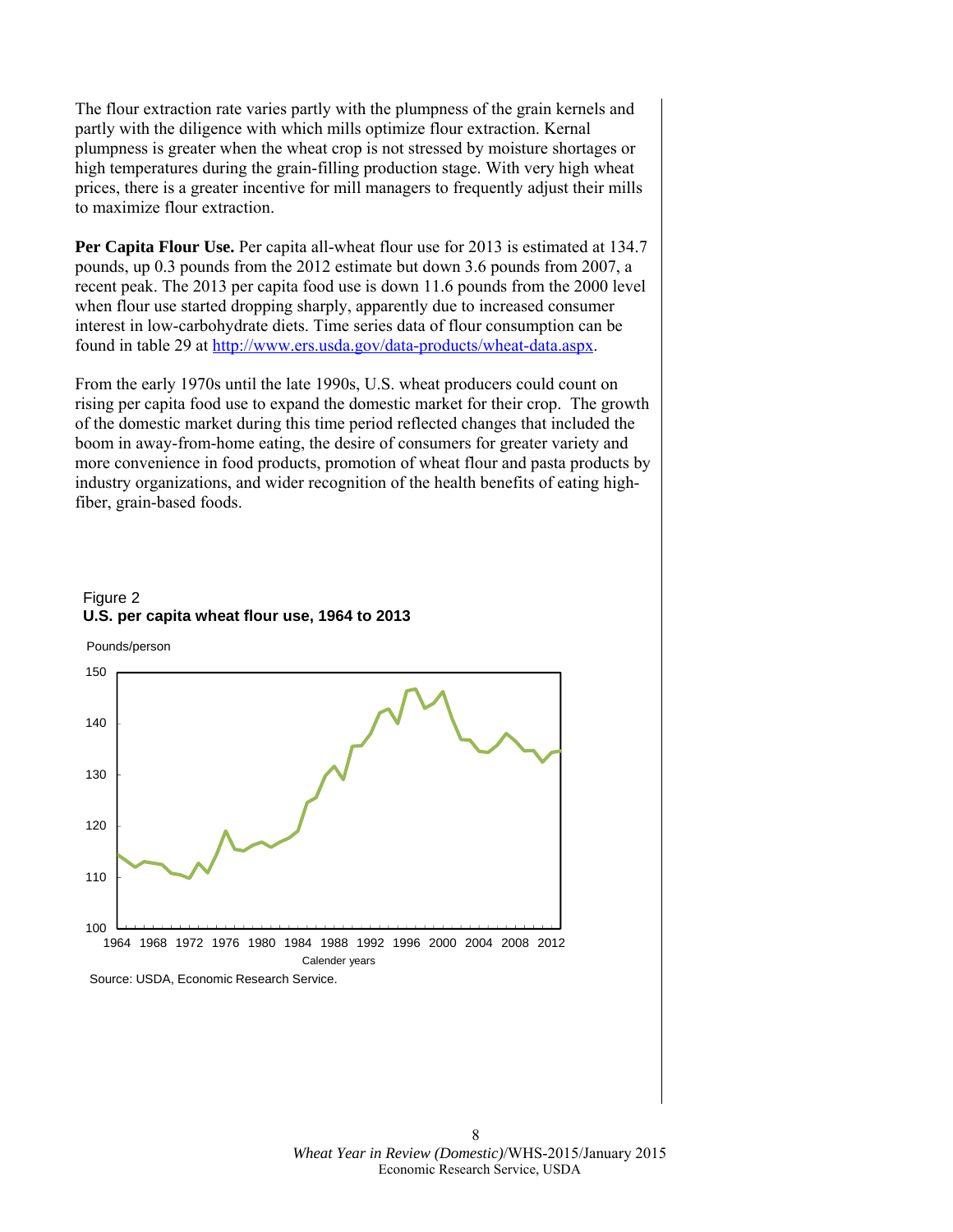**Exports.** U.S. wheat exports for 2013/14 totaled 1,176 million bushels, up from 1,012 million bushels for 2012/13. Exports rose year to year for all classes of wheat except for white wheat.

World wheat production was up from 2012/13 and reached a new record high, with expansion in many exporting countries. Black Sea production recovered sharply from the effects of drought the previous year. EU and Australian production was up substantially from the previous year. Wheat production in Canada reached a record high, up 10 million tons from 2012/13. Indian wheat production, though down slightly from the previous year's record, was still high by historical standards. Argentina production was up slightly year to year, but still very low by historical standards. Black Sea wheat production was up 39 percent from 2012/13, led by the increase in Russia.

Longer term, Ukraine's farmers have been increasing corn production for export, mainly to the EU. These corn shipments to the EU are replacing feed wheat from Eastern European farmers. Ukraine now produces and exports more corn than wheat.

Canada's wheat crop was a record one. Early season exports were constrained by transportation problems, particularly rail. Canada's railways were used to transport oil to such an extent that there was a shortage of engines available to pull grain cars. This shortage slowed the initial pace of Canadian wheat exports to world markets. However, Canada's exports for the year were the highest since 1991/92.

The highlight of the 2013/14 U.S. wheat export story is the large exports of SRW to China and HRW to Brazil. These two countries are traditionally low-volume importers of U.S. wheat. China is mostly self-sufficient in wheat, but adverse weather conditions in back-to-back crops led to a slight decrease in good quality wheat. China was then forced to import wheat for storage, blending and feed purposes. Brazil's imports of U.S. wheat were due to the lack of supplies from Argentina, its main wheat supplier. Argentina production was low a second year in a row, constraining its capacity to supply Brazilian wheat import demand. The Argentine Government policy was to limit exports to prevent inflationary pressure while re-building stocks due to a tight supply situation. Brazil's importers turned to the United States to supply their wheat requirements. This led to record U.S. HRW wheat exports to Brazil.

**Ending Stocks.** Total U.S. ending stocks for 2013/14, at 590 million bushels, were down 128 million bushels from 2012/13. Though U.S. ending stocks have dropped each year since 2009/10's 976 million bushels, stocks for 2013/14 are still 284 million bushels above 2007/08 ending stocks. Ending stocks for 2007/08 were the lowest since the late 1940s (fig. 3).

The U.S. stocks-to-use ratio for 2013/14 was 24 percent, below the 30 percent and the 33 percent for 2012/13 and 2011/12, respectively. The 2013/14 ratio is much lower than the recent high of 49 percent for 2009/10. The U.S. stocks-to-use ratio averaged 24 percent in the 3 years before the 2007/08 price spike. In 2007/08, the U.S. stocks-to-use ratio dropped to 13 percent as world demand for U.S. wheat exports rose to a 15-year high.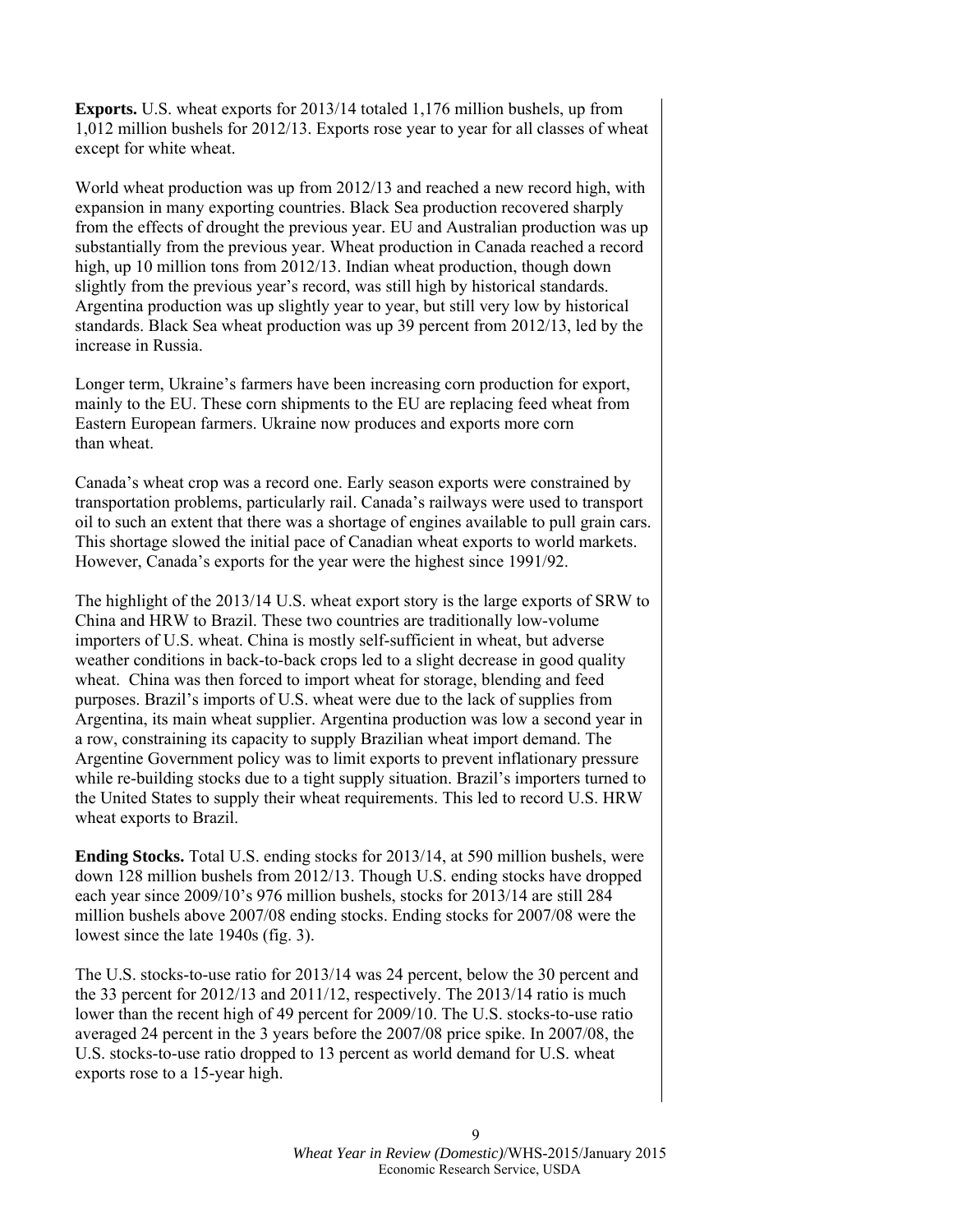#### *Monthly Wheat Prices*

The monthly prices for 2013/14 were significantly lower than for 2012/13. Abundant world supplies held down global wheat prices, forcing down U.S. prices to be competitive in export markets. Early in the marketing year, offers of Black Sea wheat and EU wheat from August forward undercut U.S. prices. Farmgate monthly prices dropped from \$7.37 per bushel in June to \$6.80 in September (fig. 4). There was a brief rally through December, but farmgate prices resumed their decline to a wintertime low of \$6.50 in February with export competition from many suppliers, including Australia, Canada, the European Union and Russia.

Wheat prices then rallied again as plunging wheat crop ratings amid harsh winter conditions and ongoing drought in the Southern Plains, along with geopolitical unrest between Russia and Ukraine in the Black Sea region, triggered a strong rally from the winter lows in the wheat market. Then the mid-April freeze hit the Southern Plains, taking another bite out of the HRW crop and pushing prices up. Prices then dropped from an early May peak with the realization that winter wheat in most of the rest of the Northern Hemisphere was in good condition and another huge world wheat crop is expected.

The season-average farmgate price (SAP) for 20113/14 was \$6.87 per bushel. This compares with the record-high SAP of \$7.77 for 2012/13.

#### *Government Payments to the Wheat Sector Remained Low in 2013*

The U.S. wheat sector is eligible for various forms of Government assistance, including marketing assistance loans, direct and countercyclical payments, crop

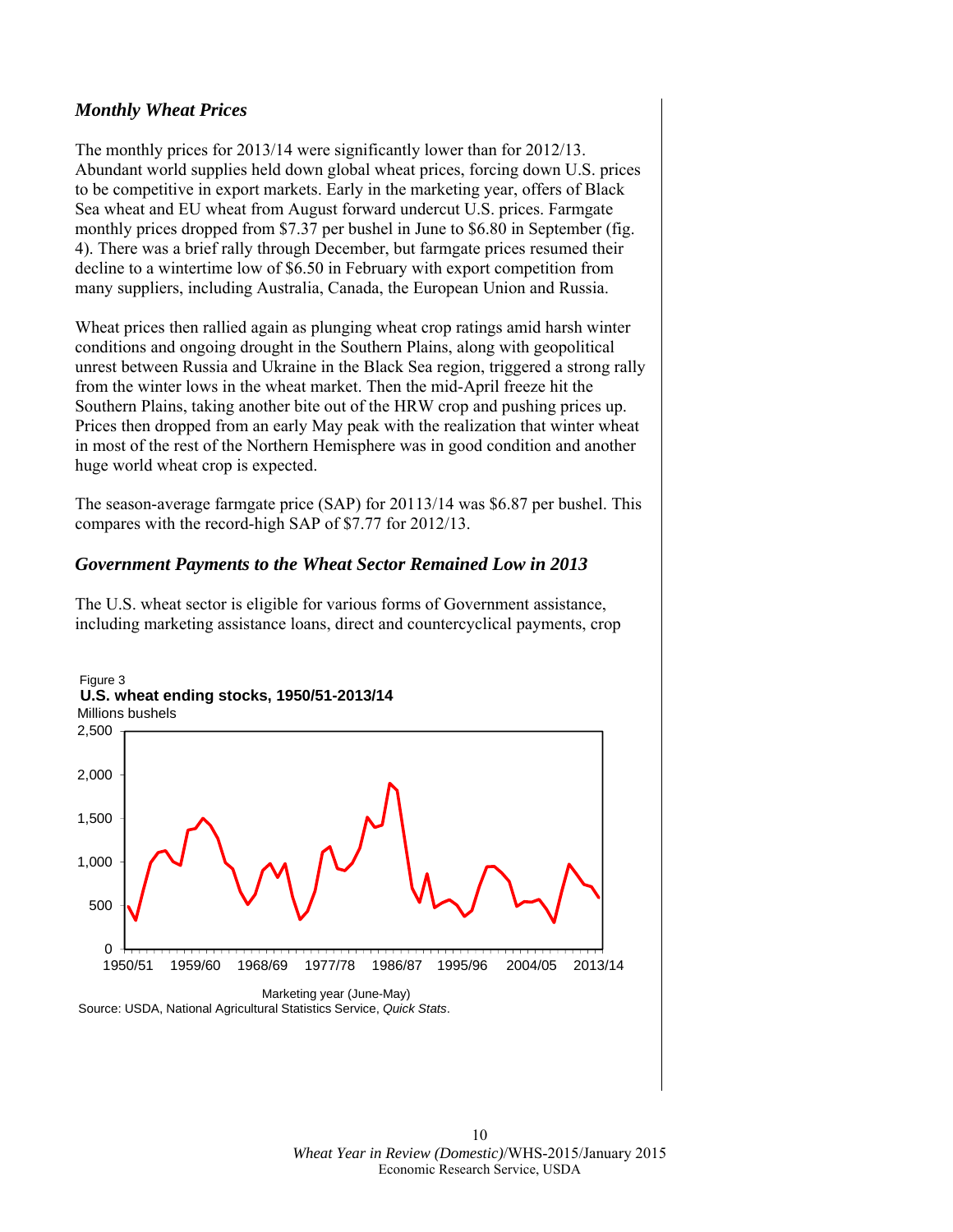insurance, and export assistance through credit guarantees and food donation programs.1 Some payments are dependent on market prices, so when prices are high, those payments are relatively low.

**Marketing Loans.** Marketing assistance loans (MALs) provide eligible producers with interim financing on their production. Instead of selling their crop immediately at harvest, producers may pledge their production as loan collateral, receiving loan proceeds equal to the loan rates times the quantity placed under loan. Under marketing loan provisions, producers may repay a MAL at the lower of the loan rate plus accrued interest or the posted county price (PCP). If the PCP is below the loan rate, the amount by which the loan rate exceeds the PCP is the marketing loan gain (MLG) rate. Farmers are also eligible for a loan deficiency payment (LDP) in lieu of obtaining a MAL. The LDP rate is the amount by which the loan rate exceeds the PCP—the same as the MLG rate.

With high prices, 2013 crop marketing loan activity for wheat was very low. Marketing loans were made on only 24.7 million bushels (1 percent of production), continuing a recent trend. Use of marketing loans has been very limited in recent years: 27.5 million bushels in 2012; 36.0 million bushels in 2011; 66.5 million bushels for 2010; and 102.5 million bushels for 2009, and no marketing loan benefits (including marketing loan gains, LDPs, and eLDPs (electronic LDPs)) have been paid over the past several years.

**Direct Payments (DP).** DPs are decoupled (separated) from current production and prices, providing farmers with a predetermined payment that does not depend on market conditions. DP expenditures related to wheat base acres have averaged \$1.1 billion annually under the 2002 and 2008 Farm Acts.





1 For more information on these programs, see http://www.ers.usda.gov/topics/farmeconomy/farm-commodity-policy.aspx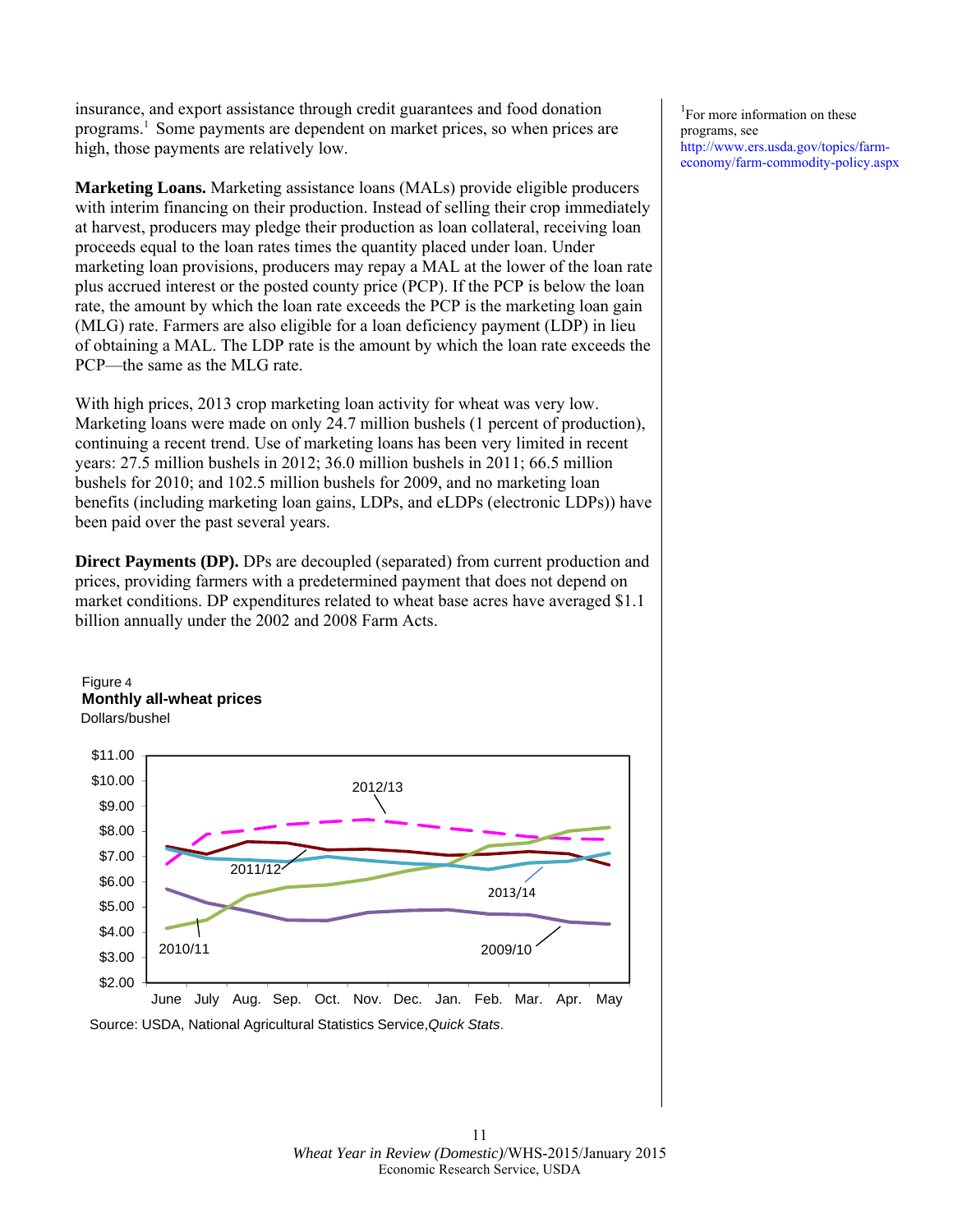**Counter-cyclical Payments (CCP).** CCPs are decoupled from current production, but linked inversely to season-average farm prices. CCP rates rise as the seasonaverage market price falls below certain levels. With the 2013/14 season average at \$6.87 per bushel, no CCPs were made for wheat base acres for the 2012 crop. The CCP price trigger is \$3.65 per bushel.

**Crop Insurance Subsidies.** In the 2013 crop year, about 48.6 million acres or about 86 percent of planted wheat acres were insured under the Federal crop insurance program, including both yield and revenue products. About \$2.27 billion was paid to wheat producers in crop insurance indemnities on the 2013 crop. Total crop insurance premiums paid for wheat were about \$1.98 billion, of which about \$1.25 billion were premium subsidies paid by the Government. The total cost of the premiums rose as the price of wheat increased from 2007 (fig. 5). Participation in revenue insurance in 2013 was about 84 percent of wheat-insured acres.

**Export Assistance and Food Aid.** U.S. food assistance programs provide agricultural products to individual countries with food aid needs through direct donations and through loans at concessional rates. The United States provides food assistance through Public Law (P.L.) 480 (Food for Peace) and the Food for Progress Program. Title I of P.L. 480 finances sales of commodities under longterm credit arrangements to developing countries that are deemed to have insufficient foreign exchange. Title II provides for donations for emergency food relief and nonemergency humanitarian assistance to international organizations, such as the World Food Program and to recipient governments. Section 416(b) of the Agricultural Act of 1949, as amended, provides for donations of Commodity Credit Corporation (CCC)-owned surplus commodities to developing countries.



12 *Wheat Year in Review (Domestic)*/WHS-2015/January 2015 Economic Research Service, USDA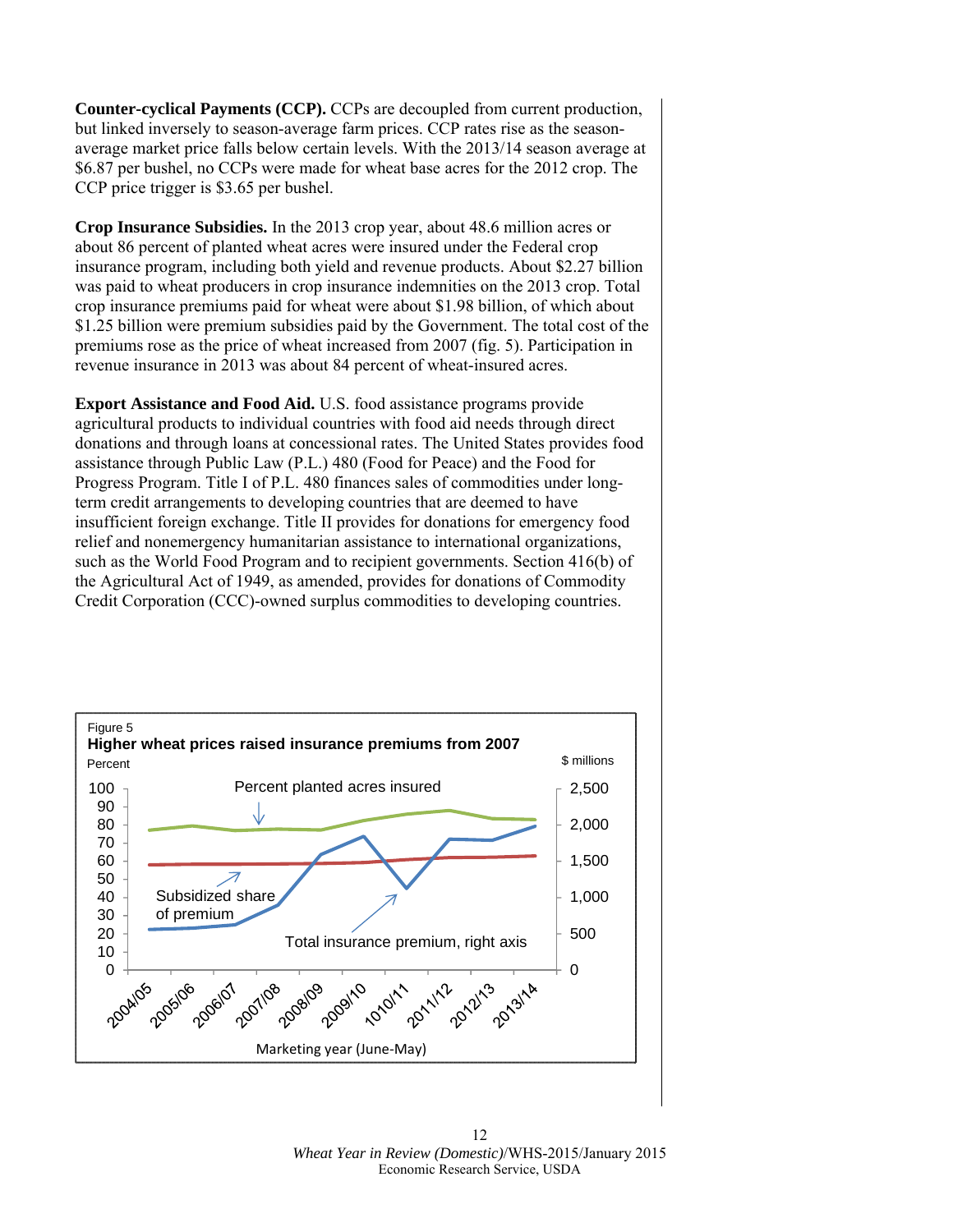# **2013/14 Wheat Situation by Class**

## *All Wheat Production Down Largely Because of Decline in HRW Production*

HRW and durum 2013/14 wheat supplies were down year to year because of reduced production.<sup>2</sup> Supplies of the other classes were up from the previous year, especially SRW and HRS. SRW supplies were up with larger production and HRS supplies were larger due to increased imports from Canada. White wheat supplies were nearly unchanged. Total domestic use was down year to year mostly due to lower feed and residual use of HRW. Total exports were up year to year led by increases of HRW and SRW.

Total ending stocks are down 18 percent year to year led by decreases for HRW and white. Only HRS stocks were up year to year, up 2 percent. The ending stocks of HRW, white, SRW, and durum were down 31 percent, 21 percent, 9 percent, and 7 percent, respectively.

HRW monthly prices ended the 2013/14 marketing year on a seasonal high. The other four classes had their season-high monthly prices in June at the start of the marketing year. The seasonal low for monthly prices for all the classes was in February

#### *HRW Production Down With Severe Drought and Spring Freeze*

**HRW production** for 2013, at 747 million bushels, was down 251 million bushels from 2012 with fewer harvested acres and lower yields (table 2). Severe drought conditions at seeding time contributed to smaller HRW planted area. HRW production was further reduced as continued dry conditions and spring freeze damage resulted in low yields and a high rate of abandonment, particularly in western Texas, eastern Colorado, western Nebraska, Wyoming, and South Dakota.

HRW planted area for 2013 was 29.7 million acres, down 0.1 million acres from 2012. The harvest-to-planted ratio for 2013 was 69 percent, much lower than 2012 ratio of 83 percent. Thus, HRW harvested area for 2013 was only 20.4 million acres compared to 24.6 million acres in 2012. The average harvest-to-planted ratio for the five years before 2012 was 86 percent with a low of 84 percent and a high of 89 percent.

Drought conditions during the growing season and spring freeze damage reduced 2013 yields to 36.6 bushels per acre. The 2012 HRW yield was 40.6 bushels per acre.

**HRW supplies** in 2013/14, at 1,109 million bushels, were down 224 million bushels from the previous marketing year because of sharply reduced production. Both carryin stocks and imports were up slightly year to year. **Total use**, at 873 million bushels, was 117 million bushels below the previous year (fig. 6). Total domestic use was down 182 million bushels to 427 million. Domestic use was down because of both lower food use and feed and residual use. HRW food use was down because the lower output that reduced the availability for milling. For some wheat products, HRS was substituted for HRW in the mill grind. Feed and residual use of HRW was also down with the lower HRW output and the recovery of U.S. corn

<sup>2</sup>For background information on the U.S. wheat classes, see http://www.ers.usda.gov/topics/crops/wh eat/background.aspx

13 *Wheat Year in Review (Domestic)*/WHS-2015/January 2015 Economic Research Service, USDA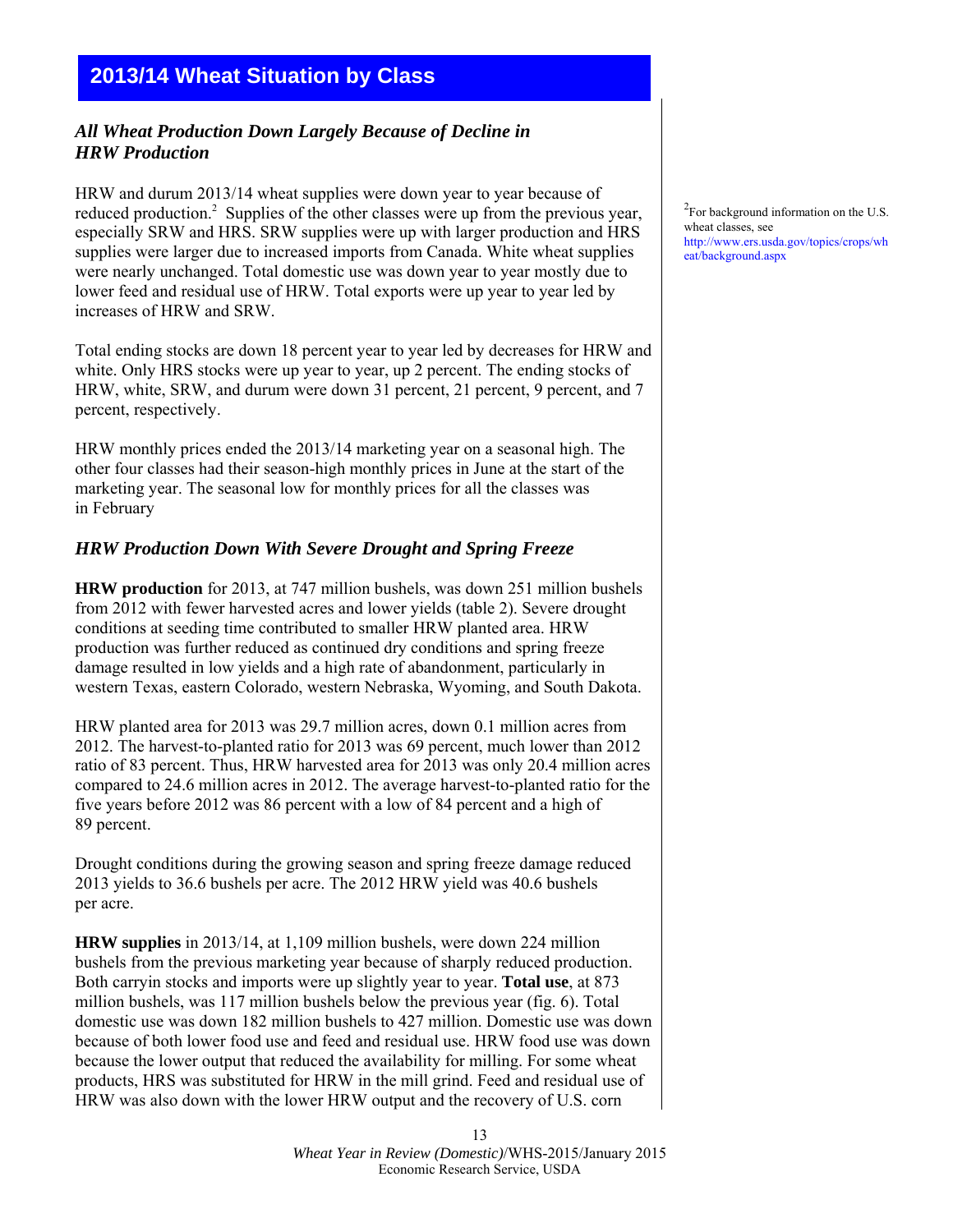production from the previous year's drought. HRW exports were up 65 million bushels year to year to 446 million bushels largely because of expanded trade with Brazil (fig. 7). Brazil's imports of U.S. wheat were due to the lack of supplies from Argentina, its main wheat supplier. This led to a large increase in U.S. HRW wheat exports to Brazil compared to previous years.

The net result of the supply and use changes from 2012/13 to 2013/14 was that **HRW ending stocks** were down 107 million bushels year to year to 236 million bushels. This level of ending stocks results in a stocks-to-use ratio of 27 percent, down from 35 percent in 2012/13 and 37 percent for 2011/12. The HRW stocks-touse ratio was as high as 48 percent for 2009/10 and as low as 14 percent in 2007/08, the year of the global wheat shortage. The HRW stocks-to-use ratio averaged 23 percent over the 5 years before 2007/08.

Monthly **farmgate prices** for HRW began the market year at \$7.35 per bushel and ended the year at \$7.39—the highest monthly price of the year—with a large yearto-year drop in ending stocks and the weather reduced production for the 2013 HRW crop. The decline in HRW ending stocks accounted for more than 80 percent of the year-to-year decline in all-wheat ending stocks. The monthly HRW prices during the marketing year fluctuated between an October high of \$7.25 and a February low of \$6.64 (fig. 8). The season-average price (SAP) for 2013/14 HRW was \$7.03 per bushel, below the record \$7.56 for 2012/13, but up from \$6.92 and \$6.49 for 2011/12 and 2010/11, respectively.

## *HRS Production Down From 2012 Because of Fewer Acres*

**HRS production** for 2013, at 491 million bushels, was down 13 million bushels from 2012 because of fewer planted and harvested acres (table 3). Higher yields partially offset the reduced acreage. HRS planted area was smaller because excessive moisture and cool temperatures on the Northern Plains resulted in late seeding and prevented plantings. For example, at the end of the first week of May, North Dakota and Minnesota did not report any spring wheat seeding compared to 47 percent and 80 percent that was completed by that time the previous year. South Dakota and Montana each reported 6 percent seeded compared to 90 percent and 45 percent completed the previous year. The 2013 HRS crop achieved record yields despite a despite a delayed planting season because the growing season conditions were excellent.

HRS planted area for 2013 was down 0.7 million acres from 2012 to 10.9 million acres. Harvest area was also down from 2012 by 0.8 million acres to 10.7 million acres. The HRS 2013 yield was 45.8 bushels per acre, up from 44 in 2012. HRS yields averaged 41.7 bushels per acre over the previous 5 years.

**HRS supplies** in 2013/14, at 733 million bushels, were up 35 million bushels from the previous marketing year as the lower production was more than offset by higher carryin stocks and imports. HRS total use, at 564 million bushels, was up 31 million bushels from 2012/13. Both domestic use and exports were up year to year. HRS food use was up as millers substituted HRS for HRW in the mill grind for some wheat products because of the reduced HRW output.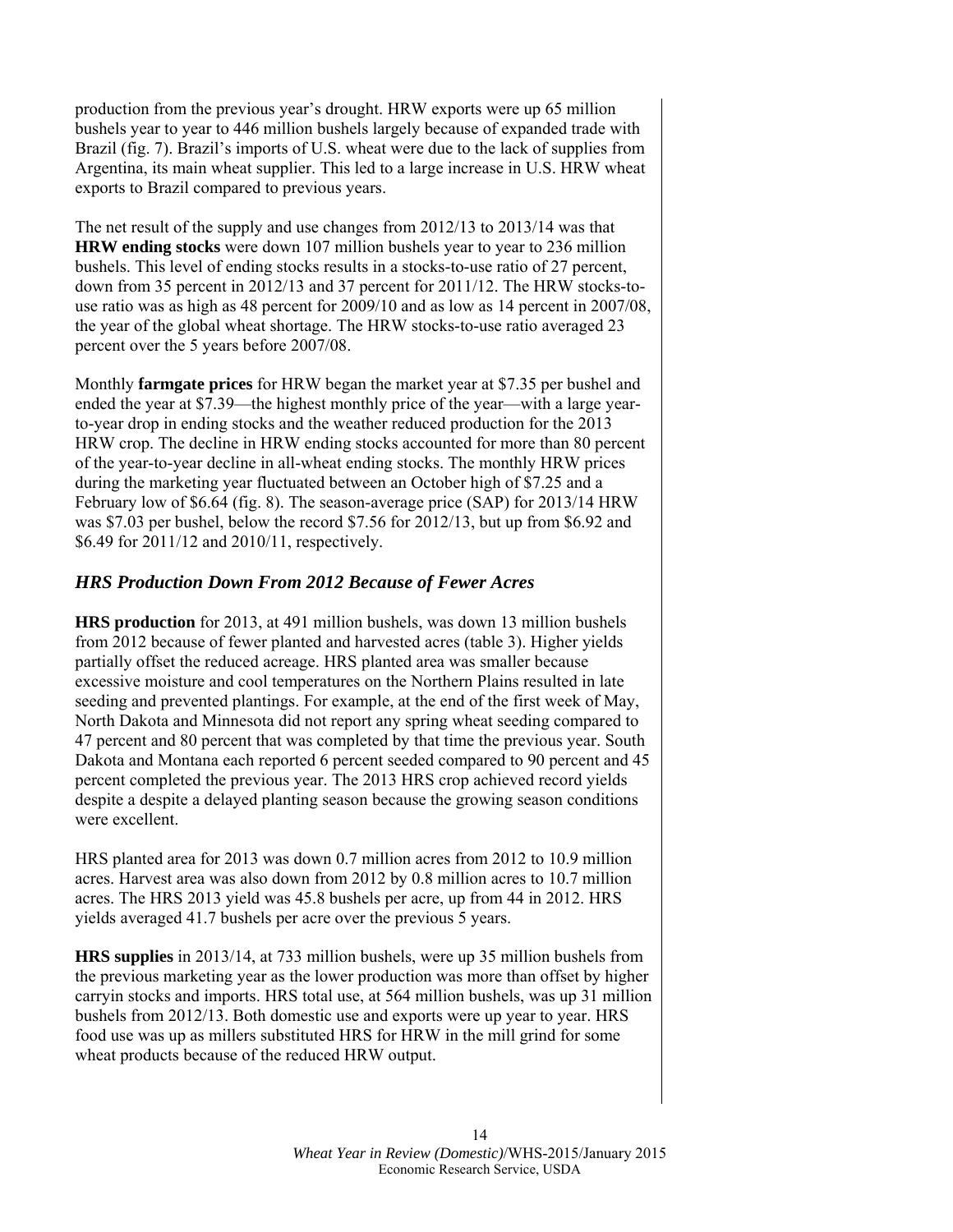| Table 2--Hard red w inter w heat supply and demand 1/ |        |              |                                         |        |                           |                 |        |         |         |         |         |
|-------------------------------------------------------|--------|--------------|-----------------------------------------|--------|---------------------------|-----------------|--------|---------|---------|---------|---------|
| Item                                                  |        |              | 2003/04 2004/05 2005/06 2006/07 2007/08 |        |                           | 2008/09 2009/10 |        | 2010/11 | 2011/12 | 2012/13 | 2013/14 |
|                                                       |        |              |                                         |        | Million acres             |                 |        |         |         |         |         |
| Area:                                                 |        |              |                                         |        |                           |                 |        |         |         |         |         |
| Planted                                               | 32.6   | 30.8         | 30.0                                    | 29.3   | 33.0                      | 31.6            | 31.7   | 28.2    | 28.5    | 29.6    | 29.7    |
| Harvested                                             | 25.6   | 23.4         | 24.6                                    | 21.3   | 25.7                      | 26.1            | 24.3   | 23.9    | 21.5    | 24.6    | 20.4    |
|                                                       |        |              |                                         |        | Bushel per harvested acre |                 |        |         |         |         |         |
| Yield                                                 | 41.7   | 36.6         | 37.8                                    | 32.0   | 37.2                      | 40.0            | 38.1   | 42.1    | 36.4    | 40.6    | 36.6    |
|                                                       |        |              |                                         |        | Million bushels           |                 |        |         |         |         |         |
| Supply:                                               |        |              |                                         |        |                           |                 |        |         |         |         |         |
| Beg. stocks                                           | 188    | 227          | 193                                     | 215    | 165                       | 138             | 254    | 385     | 386     | 317     | 343     |
| Production                                            | 1.071  | 856          | 930                                     | 682    | 956                       | 1.046           | 926    | 1.006   | 783     | 998     | 747     |
| Imports                                               | 0      | $\mathbf{1}$ | 0                                       | 1      | 1                         | $\overline{2}$  | 2      | 1       | 0       | 18      | 19      |
| Total supply                                          | 1,260  | 1.084        | 1.123                                   | 898    | 1.121                     | 1.185           | 1.182  | 1.392   | 1,170   | 1,333   | 1,109   |
| Domestic use:                                         |        |              |                                         |        |                           |                 |        |         |         |         |         |
| Food                                                  | 378    | 382          | 370                                     | 366    | 397                       | 385             | 361    | 359     | 404     | 400     | 367     |
| Seed                                                  | 35     | 33           | 33                                      | 37     | 35                        | 36              | 32     | 32      | 33      | 33      | 34      |
| Feed & residual                                       | 109    | 86           | 77                                      | 50     | 15                        | 63              | 34     | -3      | 19      | 175     | 27      |
| <b>Total domestic</b>                                 | 522    | 502          | 481                                     | 453    | 448                       | 483             | 427    | 389     | 455     | 608     | 428     |
| Exports                                               | 510    | 389          | 428                                     | 280    | 536                       | 447             | 370    | 617     | 397     | 382     | 446     |
| Total use                                             | 1.033  | 891          | 908                                     | 733    | 984                       | 930             | 797    | 1.005   | 853     | 990     | 874     |
| Ending stocks                                         | 227    | 193          | 215                                     | 165    | 138                       | 254             | 385    | 386     | 317     | 343     | 235     |
| Stocks-to-use ratio, %                                | 22.0   | 21.7         | 23.7                                    | 22.5   | 14.0                      | 27.3            | 48.3   | 38.4    | 37.2    | 34.6    | 26.9    |
|                                                       |        |              |                                         |        | Dollars per bushel        |                 |        |         |         |         |         |
| Farm price 2/                                         | \$3.23 | \$3.29       | \$3.38                                  | \$4.53 | \$6.15                    | \$6.90          | \$4.84 | \$6.49  | \$6.92  | \$7.56  | \$7.03  |
| 1/ ERS estimates of area, vield, and domestic use.    |        |              |                                         |        |                           |                 |        |         |         |         |         |

2/ Season-average price based on monthly prices weighted by monthly marketings. Source: USDA, Economic Research Service, *Wheat Outlook* .

Figure 6 **U.S. domestic wheat use through 2013/14**





HRW = Hard red winter. HRS = Hard red spring. SRW = Soft red winter. Source: USDA, Economic Research Service, *Wheat Outlook*.

The net result of these supply and use changes was nearly unchanged **HRS ending stocks** for 2013/14 compared to 2012/13. Ending stocks for 2013/14 were up 4 million bushels from 2012/13 to 169 million bushels. The 2013/14 ending stocksto-use ratio was 30 percent, just slightly below the 31 percent for 2012/13. The ratio for these two years was less than the recent high of 47 percent for 2009/10. For comparison, the stocks-to-use ratio was only 12 percent for the price-spike year of 2007/08, and averaged 29 percent over the 5 years prior to 2007/08.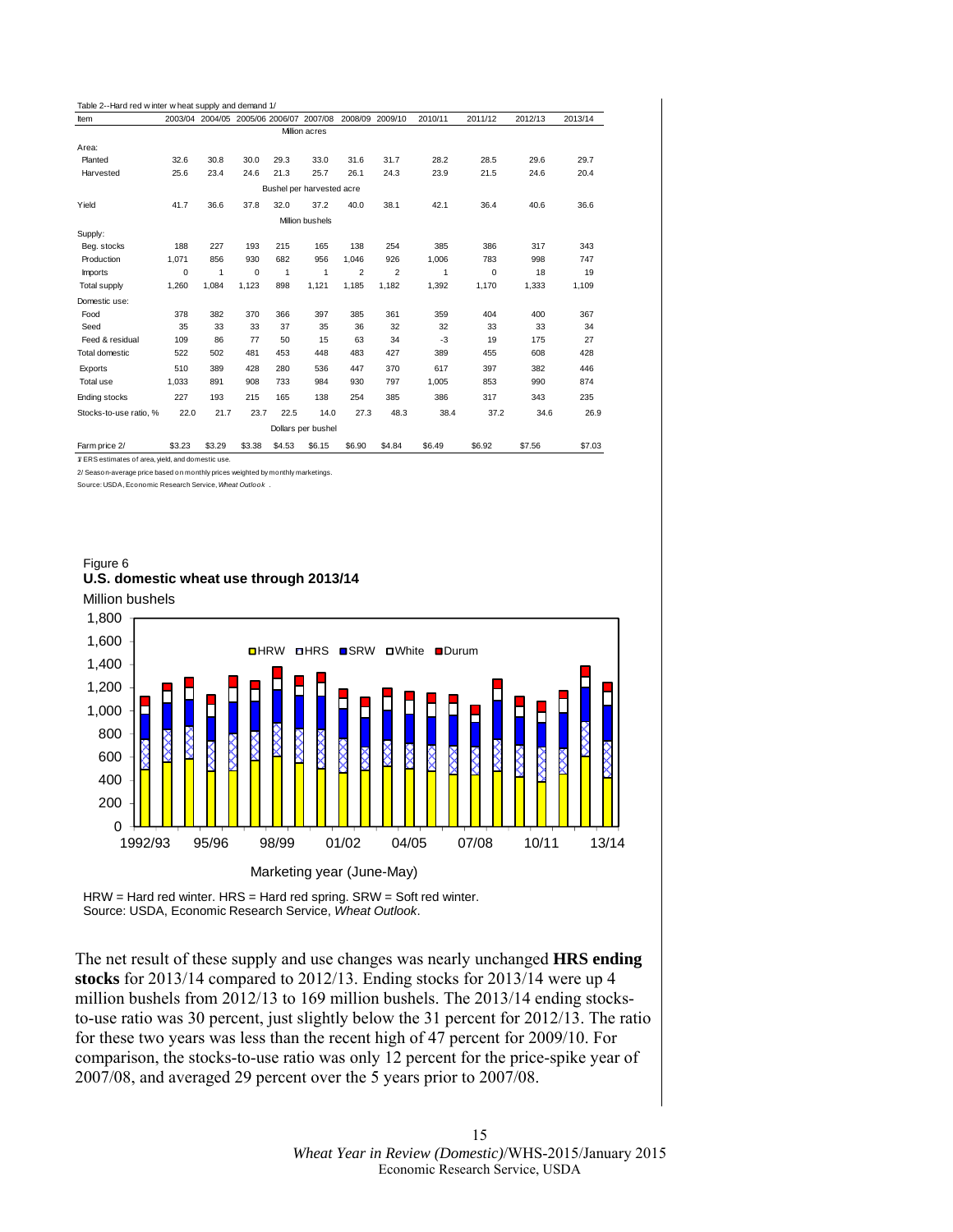Monthly **farmgate prices** for HRS began the marketing year at \$7.73 per bushel and dropped steadily to a season low of \$6.39 for the month of February. HRS prices then recovered to end the marketing year at \$6.85 per bushel. The SAP for HRS for 2013/14 was \$6.73 per bushel, down sharply from \$8.27 and \$8.38 for 2012/13 and 2011/12, respectively.

## *SRW Production Up 38 Percent in 2013*

**SRW productio**n for 2013, at 568 million bushels, was up 156 million bushels from 2012 (table 4). The 2013 harvested area was up 2 million acres from 2012 to 8.9 million acres due to higher plantings. SRW seedings were up 2 million acres because of the timely row-crop harvest during the fall before seeding of winter wheat. The SRW seedings for 2012 were down because of the late row-crop harvest.

SRW production was also boosted year to year because of higher yields. Favorable 2013 growing conditions raised SRW yields 3.2 bushels per acre from 2012 to 63.7 bushels per acre.

**SRW supplies** for 2013/14, at 713 million bushels, was up 98 million bushels from 2012/13 as higher production and imports more than offset lower carryin stocks. **Total SRW use**, at 599 million bushels, was up 109 million bushels compared with the previous marketing year mostly because of higher exports. SRW exports were up partly because of large shipments to China. China is mostly self-sufficient in wheat, but adverse weather conditions led to a poor domestic crop. China was then forced to import wheat to meet domestic consumption needs.

**SRW ending stocks** for 2013/14, at 113 million bushels, were down 11 million bushels from 2012/13. The ending stocks-to-use ratio for 2013/14 was 19 percent, down from 25 percent for 2012/13. The 2013/14 ratio was also less than the 2010/11 and 2009/10 levels of 54 percent and 69 percent, respectively. The stocksto-use ratio for 2007/08, the price-spike year, was 13 percent, much less than the average of the previous 5 years of 23 percent.

Monthly **farmgate prices** received by SRW producers began the 2013/14 marketing year with a monthly price of \$6.92 per bushel— the high for the year. SRW monthly prices moved downward in an uneven pattern to a seasonal low of \$5.90 before rebounding to \$6.73 in May. The 2013/14 SAP for SRW was \$6.53 per bushel, down from the record \$7.26 for 2012/13. For comparison, the SAP for 2011/12 and 2010/11 was \$6.78 and \$5.16, respectively.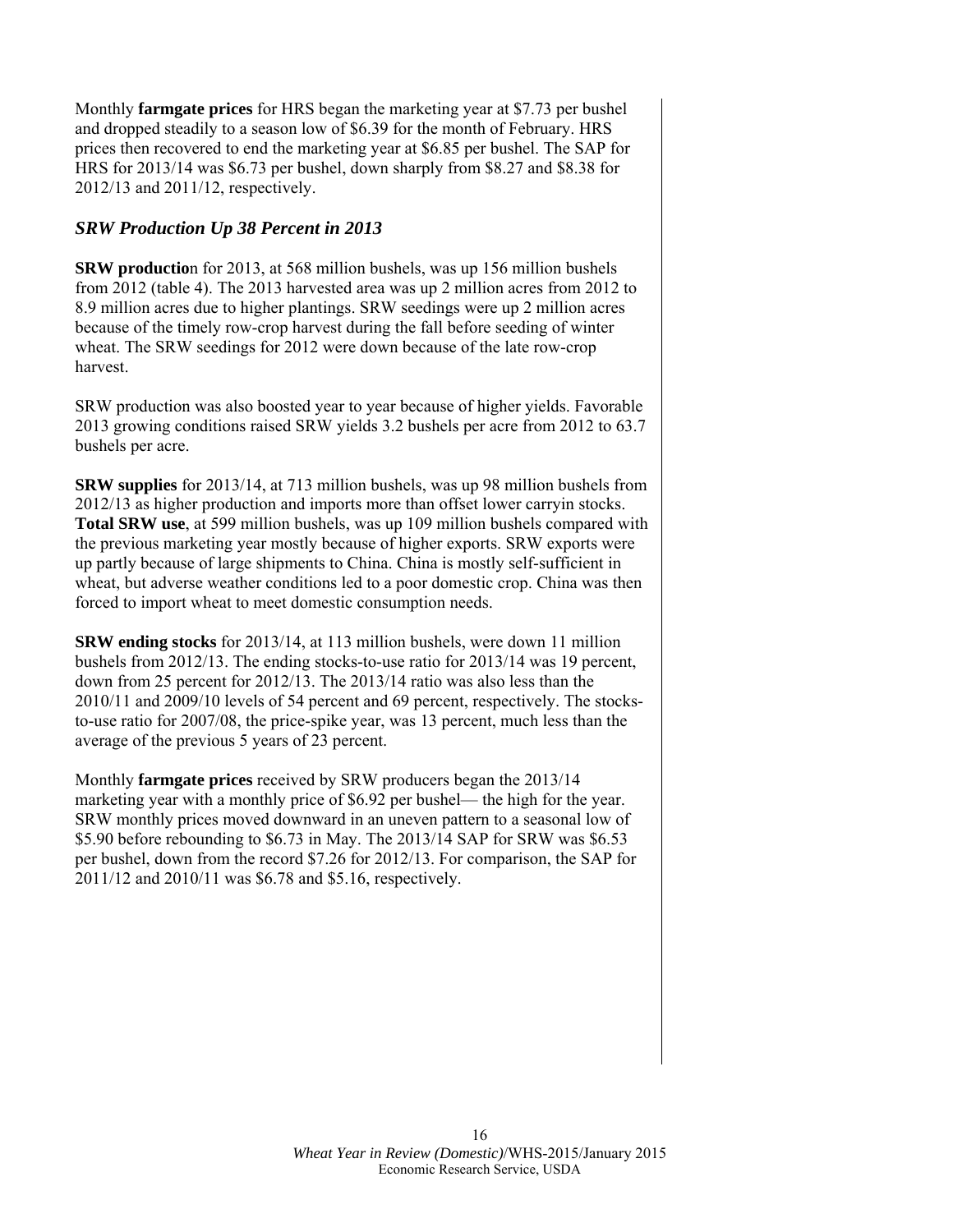#### Figure 7 **Wheat exports up in 2013/14**

Million bushels



Marketing year (June-May) HRW = Hard red winter. HRS = Hard red spring. SRW = Soft red winter. Source: USDA, Economic Research Service, *Wheat Outlook*.



Dollars per bushel

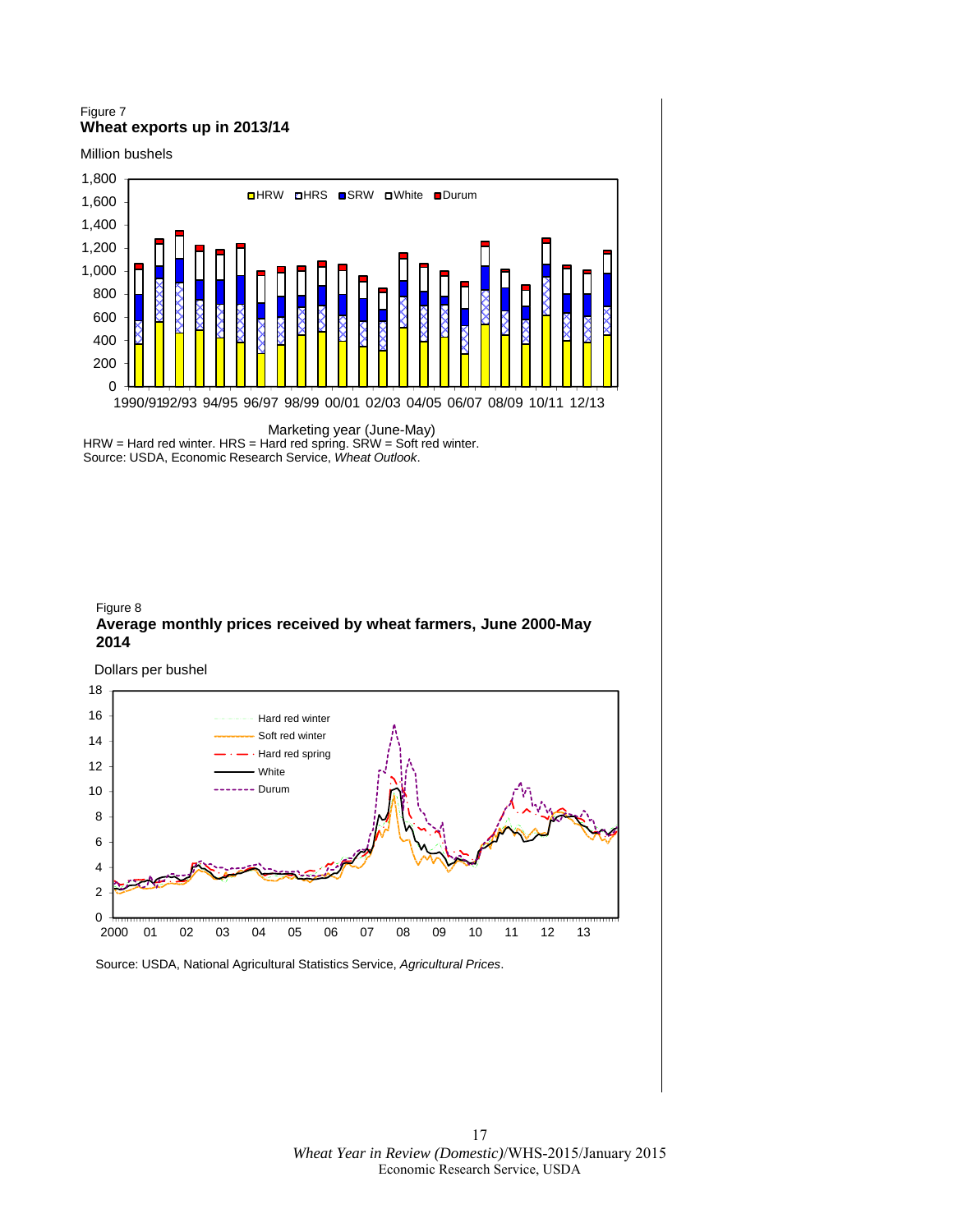| <b>Item</b>            | 2003/04 | 2004/05 | 2005/06 | 2006/07            | 2007/08                    | 2008/09 | 2009/10 | 2010/11 | 2011/12 | 2012/13 | 2013/14 |
|------------------------|---------|---------|---------|--------------------|----------------------------|---------|---------|---------|---------|---------|---------|
|                        |         |         |         | Million acres      |                            |         |         |         |         |         |         |
| Area:                  |         |         |         |                    |                            |         |         |         |         |         |         |
| Planted                | 13.1    | 13.0    | 13.3    | 14.4               | 12.7                       | 13.4    | 12.6    | 12.8    | 11.6    | 11.7    | 10.9    |
| Harvested              | 12.7    | 12.5    | 12.9    | 13.4               | 12.4                       | 12.8    | 12.3    | 12.5    | 11.3    | 11.5    | 10.7    |
|                        |         |         |         |                    | Bushels per harvested acre |         |         |         |         |         |         |
| Yield                  | 39.2    | 42.2    | 36.0    | 32.2               | 36.3                       | 39.9    | 44.5    | 45.1    | 35.2    | 43.9    | 45.8    |
|                        |         |         |         | Million bushels    |                            |         |         |         |         |         |         |
| Supply:                |         |         |         |                    |                            |         |         |         |         |         |         |
| Beg. stocks            | 145     | 157     | 159     | 132                | 117                        | 68      | 142     | 234     | 185     | 151     | 165     |
| Production             | 500     | 525     | 467     | 432                | 450                        | 510     | 546     | 564     | 396     | 503     | 491     |
| Imports                | 9       | 8       | 12      | 50                 | 48                         | 45      | 41      | 28      | 35      | 44      | 78      |
| Total supply           | 654     | 690     | 638     | 614                | 615                        | 623     | 729     | 826     | 616     | 698     | 733     |
| Domestic use:          |         |         |         |                    |                            |         |         |         |         |         |         |
| Food                   | 223     | 228     | 227     | 236                | 233                        | 224     | 239     | 247     | 223     | 228     | 266     |
| Seed                   | 19      | 21      | 21      | 19                 | 20                         | 17      | 17      | 14      | 19      | 13      | 19      |
| Feed & residual        | $-17$   | $-33$   | $-22$   | $-6$               | $-11$                      | 30      | 26      | 40      | $-19$   | 60      | 33      |
| <b>Total domestic</b>  | 225     | 216     | 226     | 248                | 243                        | 271     | 281     | 301     | 223     | 301     | 318     |
| Exports                | 272     | 315     | 280     | 248                | 304                        | 210     | 214     | 340     | 243     | 232     | 246     |
| Total use              | 497     | 531     | 506     | 497                | 547                        | 481     | 495     | 641     | 465     | 533     | 564     |
| Ending stocks          | 157     | 159     | 132     | 117                | 68                         | 142     | 234     | 185     | 151     | 165     | 169     |
| Stocks-to-use ratio, % | 31.6    | 29.9    | 26.1    | 23.5               | 12.4                       | 29.5    | 47.3    | 28.9    | 32.5    | 31.0    | 30.0    |
|                        |         |         |         | Dollars per bushel |                            |         |         |         |         |         |         |
| Farm price 2/          | \$3.63  | \$3.51  | \$3.70  | \$4.48             | \$7.16                     | \$7.39  | \$5.26  | \$6.54  | \$8.38  | \$8.27  | \$6.73  |

1/ ERS estimates of area, yield, and domestic use.<br>2/ Season-average price based on monthly prices weighted by monthly marketings.<br>Source: USDA, Economic Research Service, *Wheat Outlook .* 

| Item                   |        |        | 2003/04 2004/05 2005/06 | 2006/07            | 2007/08                    | 2008/09 | 2009/10 | 2010/11 | 2011/12 | 2012/13 | 2013/14 |
|------------------------|--------|--------|-------------------------|--------------------|----------------------------|---------|---------|---------|---------|---------|---------|
|                        |        |        |                         | Million acres      |                            |         |         |         |         |         |         |
| Area:                  |        |        |                         |                    |                            |         |         |         |         |         |         |
| Planted                | 8.3    | 8.2    | 6.1                     | 7.4                | 8.6                        | 11.4    | 8.2     | 4.9     | 8.5     | 8.0     | 10.0    |
| Harvested              | 6.8    | 7.0    | 5.1                     | 6.2                | 7.0                        | 10.2    | 7.0     | 4.0     | 7.4     | 6.8     | 8.9     |
|                        |        |        |                         |                    | Bushels per harvested acre |         |         |         |         |         |         |
| Yield                  | 55.6   | 54.2   | 59.9                    | 63.2               | 50.0                       | 60.5    | 55.8    | 54.7    | 61.5    | 60.5    | 63.7    |
|                        |        |        |                         | Million bushels    |                            |         |         |         |         |         |         |
| Supply:                |        |        |                         |                    |                            |         |         |         |         |         |         |
| Beg. stocks            | 55     | 64     | 88                      | 106                | 109                        | 55      | 171     | 242     | 171     | 185     | 124     |
| Production             | 380    | 380    | 308                     | 390                | 352                        | 618     | 391     | 219     | 453     | 413     | 568     |
| Imports                | 22     | 22     | 26                      | 20                 | 14                         | 34      | 32      | 29      | 32      | 18      | 21      |
| <b>Total supply</b>    | 457    | 466    | 423                     | 515                | 475                        | 707     | 594     | 490     | 656     | 616     | 713     |
| Domestic use:          |        |        |                         |                    |                            |         |         |         |         |         |         |
| Food                   | 153    | 155    | 155                     | 165                | 150                        | 155     | 156     | 150     | 155     | 152     | 155     |
| Seed                   | 16     | 12     | 14                      | 16                 | 21                         | 16      | 9       | 16      | 15      | 19      | 16      |
| Feed & residual        | 87     | 89     | 71                      | 80                 | 41                         | 166     | 77      | 43      | 135     | 127     | 145     |
| Total domestic         | 256    | 255    | 241                     | 261                | 212                        | 337     | 243     | 210     | 306     | 298     | 317     |
| Exports                | 138    | 122    | 76                      | 145                | 208                        | 199     | 109     | 109     | 165     | 193     | 282     |
| Total use              | 393    | 378    | 317                     | 406                | 420                        | 536     | 352     | 319     | 471     | 492     | 599     |
| Ending stocks          | 64     | 88     | 106                     | 109                | 55                         | 171     | 242     | 171     | 185     | 124     | 114     |
| Stocks-to-use ratio, % | 16.3   | 23.3   | 33.4                    | 26.8               | 13.1                       | 31.9    | 68.8    | 53.6    | 39.3    | 25.2    | 19.0    |
|                        |        |        |                         | Dollars per bushel |                            |         |         |         |         |         |         |
| Farm price 2/          | \$3.17 | \$3.21 | \$3.19                  | \$3.38             | \$5.20                     | \$5.78  | \$4.35  | \$5.16  | \$6.78  | \$7.26  | \$6.53  |

2/ Season-average price based on monthly prices weighted by monthly marketings. Source: USDA, Economic Research Service, *Wheat Outlook* .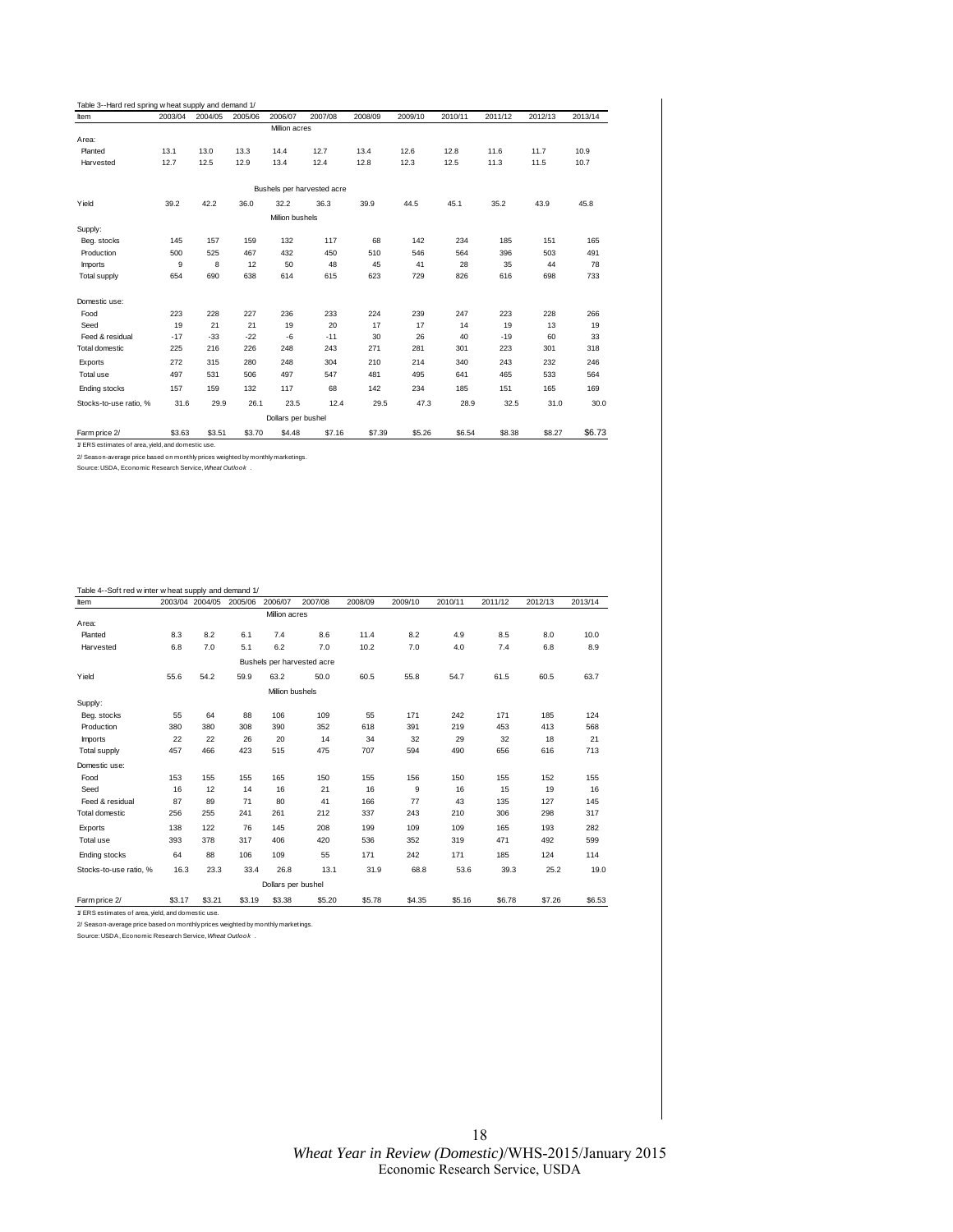# *White Wheat Production Up Slightly for 2013*

Total **white wheat production** for 2013, at 271 million bushels, was up 14 million bushels from 2012 (table 5). Total white wheat planted and harvested areas were 4.2 million acres and 4.0 million acres, respectively. Planted area was up 0.3 million acres from 2012 and harvested area was up 0.2 million acres. The all-white wheat yield for 2013 was 68.1 bushels per acre, down 0.2 bushels per acre from 2012.

The planted and harvested areas, production, and yield for white winter wheat were as follows (hard white winter  $=$  HWW and soft white winter  $=$  SWW):

| 2013                           | <b>HWW</b> | <b>SWW</b> |
|--------------------------------|------------|------------|
| Planted area (million acres)   | 0.36       | 3.15       |
| Harvested area (million acres) | 0.28       | 3.05       |
| Yield (bushels/acre)           | 38.9       | 70.8       |
| Production (million bushels)   | 11.1       | 216.0      |
| 2012                           | <b>HWW</b> | <b>SWW</b> |
| Planted area (million acres)   | 0.33       | 30         |
| Harvested area (million acres) | 0.29       | 2.91       |
| Yield (bushels/acre)           | 45.5       | 71.1       |
| Production (million bushels)   | 13.4       | 206.6      |

The planted and harvested areas, production, and yield for white spring wheat were as follows (hard white spring = HWS and soft white spring = SWS):

| <b>HWS</b> | <b>SWS</b> |
|------------|------------|
| 0.15       | 0.52       |
| 0.14       | 0.50       |
| 74.5       | 65.9       |
| 10.5       | 32.9       |
|            |            |
|            |            |
| <b>HWS</b> | <b>SWS</b> |
| 0.12       | 0.48       |
| 0.11       | 0.46       |
| 74.1       | 62.8       |
|            |            |

Total 2013/14 **white wheat supplies**, at 341 million bushels, were up 13 million bushels from those of 2012/13 as slightly higher production more than offset lower beginning stocks and imports. **Total white wheat use**, at 291 million bushels, was up 26 million bushels compared with 2012/13. Higher domestic use more than offset lower exports in 2013/14.

**White wheat ending stocks** for 2013/14, at 50 million bushels, were down 13 million bushels from those of a year earlier. The ending stocks-to-use ratio for 2013/14 was 17 percent, compared to 24 percent the previous year. The recent high for the ending stocks to use ratio was 35 percent in 2009/10, while it reached a low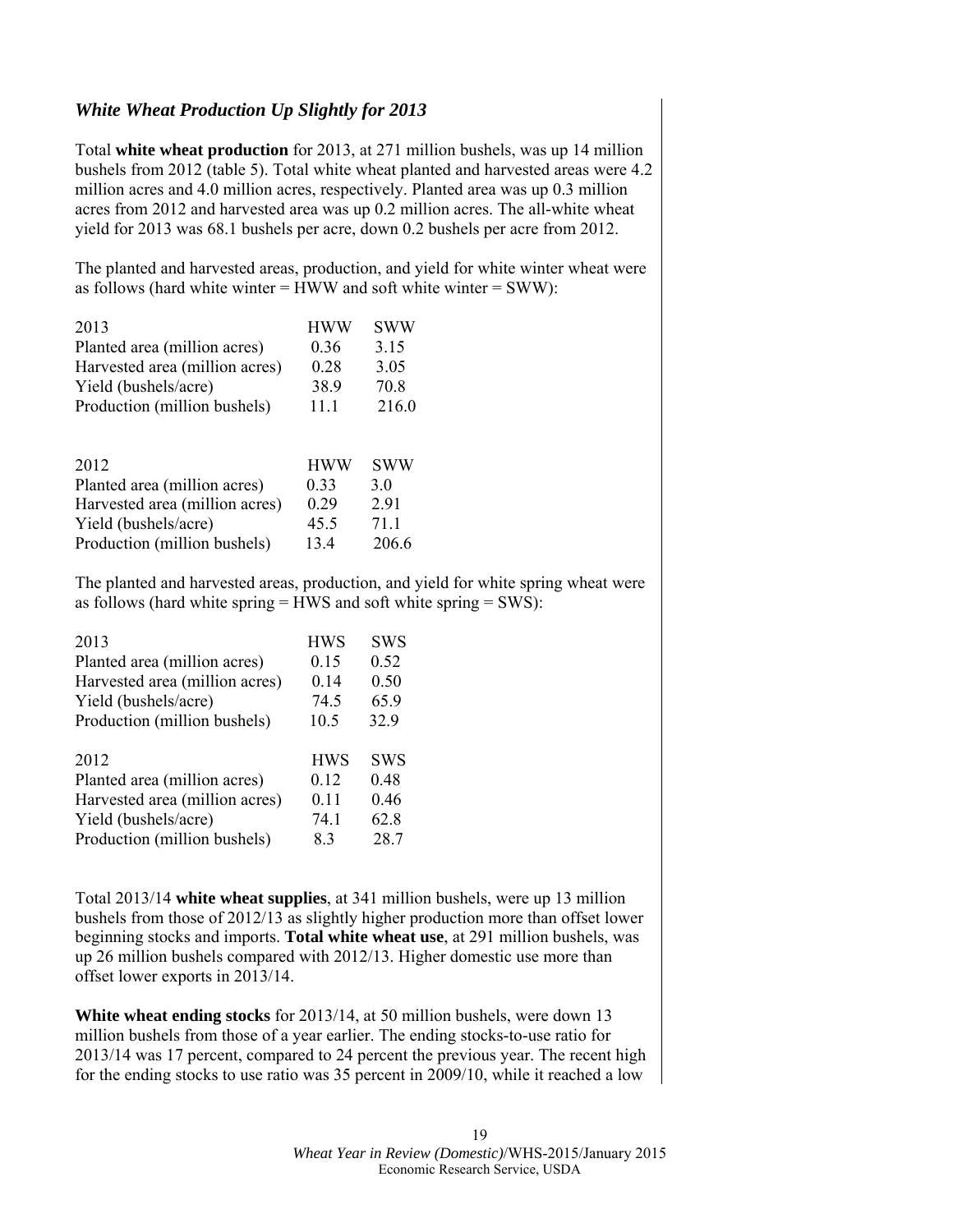of 16 percent during the price-spike year of 2007/08, and averaged 23 percent over the previous 5 years.

Monthly **farmgate prices** received by white wheat producers began the year at \$7.29 per bushel in June— the high for the 2013/14 marketing year. Monthly prices fluctuated, but trended lower to a marketing-year low of \$6.61 in February before rebounding to \$7.12 per bushel in May. The 2013/14 SAP at the farmgate for white wheat was \$6.85 per bushel, down from the record \$7.88 in 2012/13, but up compared to the 2011/12 price of \$6.42 and the 2010/11 price of \$5.88 per bushel.

#### *Durum Production Down 25 Percent for 2013*

Durum **production** was down 24 million bushels from 2012 to 58 million bushels for 2013 with lower planted and harvested areas (table 6). As with HRS, the excessive moisture and cool temperatures in the Northern Plains delayed seedings and led to prevented durum plantings. Durum planted area was 1.4 million acres, down 0.7 million acres from 2012. Harvested area was down 0.8 million acres to 1.3 million acres. The 2013 average yield was 43.3 bushels per acre, a 4.9-bushelper-acre increase above 2012 because of favorable weather during the growing season.

| Table 5--White w heat supply and demand 1/         |                |                                 |        |                    |                            |         |         |                |         |                |                |
|----------------------------------------------------|----------------|---------------------------------|--------|--------------------|----------------------------|---------|---------|----------------|---------|----------------|----------------|
| Item                                               |                | 2003/04 2004/05 2005/06 2006/07 |        |                    | 2007/08                    | 2008/09 | 2009/10 | 2010/11        | 2011/12 | 2012/13        | 2013/14        |
|                                                    |                |                                 |        | Million acres      |                            |         |         |                |         |                |                |
| Area:                                              |                |                                 |        |                    |                            |         |         |                |         |                |                |
| Planted                                            | 5.2            | 5.1                             | 4.9    | 4.3                | 4.0                        | 4.5     | 4.1     | 4.2            | 4.4     | 3.9            | 4.2            |
| Harvested                                          | 5.0            | 4.8                             | 4.7    | 4.1                | 3.7                        | 4.3     | 3.9     | 4.0            | 4.3     | 3.8            | 4.0            |
|                                                    |                |                                 |        |                    | Bushels per harvested acre |         |         |                |         |                |                |
| Yield                                              | 59.5           | 64.5                            | 63.7   | 61.5               | 59.1                       | 59.4    | 61.9    | 68.1           | 73.9    | 68.3           | 68.0           |
|                                                    |                |                                 |        | Million bushels    |                            |         |         |                |         |                |                |
| Supply:                                            |                |                                 |        |                    |                            |         |         |                |         |                |                |
| Beg. stocks                                        | 75             | 72                              | 63     | 78                 | 44                         | 37      | 64      | 80             | 85      | 64             | 63             |
| Production                                         | 297            | 305                             | 297    | 251                | 221                        | 258     | 241     | 272            | 314     | 257            | 271            |
| Imports                                            | 11             | 11                              | 10     | 10                 | 9                          | 8       | 9       | $\overline{7}$ | 8       | $\overline{7}$ | $\overline{7}$ |
| Total supply                                       | 383            | 388                             | 370    | 339                | 275                        | 303     | 314     | 359            | 407     | 328            | 341            |
| Domestic use:                                      |                |                                 |        |                    |                            |         |         |                |         |                |                |
| Food                                               | 85             | 75                              | 85     | 85                 | 85                         | 85      | 83      | 85             | 85      | 85             | 85             |
| Seed                                               | $\overline{7}$ | 6                               | 6      | 5                  | 6                          | 6       | 6       | 6              | 5       | 6              | 5              |
| Feed & residual                                    | 27             | 36                              | 27     | 9                  | $-23$                      | 13      | 3       | 1              | 34      | $-1$           | 30             |
| Total domestic                                     | 119            | 118                             | 118    | 100                | 68                         | 103     | 91      | 92             | 124     | 91             | 120            |
| Exports                                            | 192            | 208                             | 174    | 195                | 169                        | 136     | 143     | 182            | 219     | 175            | 171            |
| Total use                                          | 311            | 326                             | 292    | 295                | 238                        | 239     | 234     | 274            | 343     | 265            | 291            |
| Ending stocks                                      | 72             | 63                              | 78     | 44                 | 37                         | 64      | 80      | 85             | 64      | 63             | 50             |
| Stocks-to-use ratio, %                             | 23.2           | 19.3                            | 26.7   | 14.9               | 15.5                       | 26.8    | 34.2    | 31.0           | 18.7    | 23.8           | 17.2           |
|                                                    |                |                                 |        | Dollars per bushel |                            |         |         |                |         |                |                |
| Farm price 2/                                      | \$3.54         | \$3.52                          | \$3.13 | \$4.14             | \$7.23                     | \$6.01  | \$4.52  | \$5.88         | \$6.42  | \$7.88         | \$6.85         |
| 1/ FRS estimates of area, vield, and domestic use. |                |                                 |        |                    |                            |         |         |                |         |                |                |

2/ Season-average price based on monthly prices weighted by monthly marketings.

Source: USDA, Economic Research Service, *Wheat Outlook.*